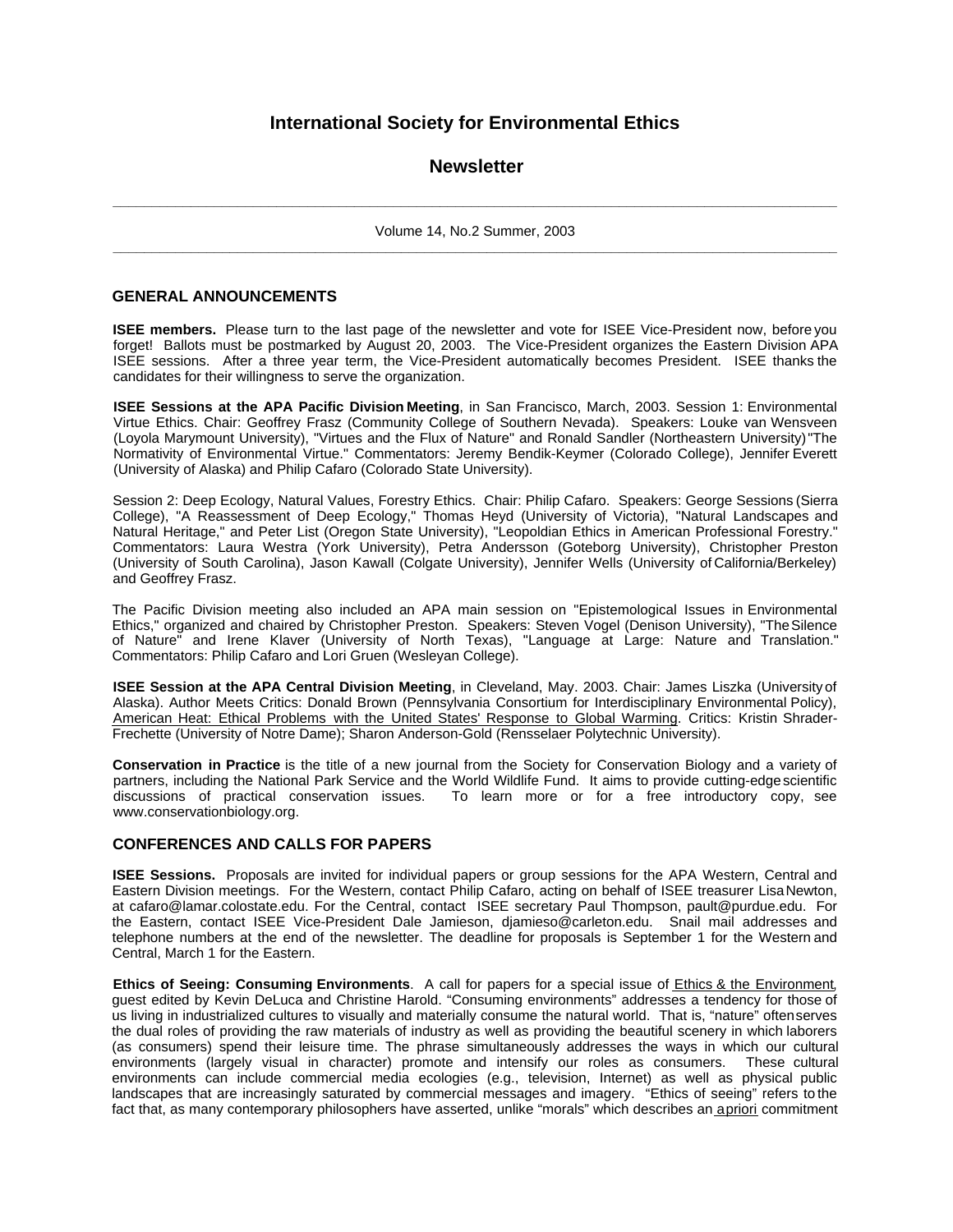to a somewhat static set of principles, "ethics" must necessarily emerge out of specific situations. With this in mind, the editors encourage papers, from a variety of disciplinary perspectives, that resist the urge to condemn this or that environment or practice as "right" or "wrong" and instead explore the different constraints, effects, affects, and provocations they produce. Among the questions this issue will consider are: Given the increasingly intensified role of the visual in contemporary life, what are the ethical implications and obligations of the ways we are conditioned to see? How has consumerism changed the way we view nature? How has the urbanization and commercialization of the landscape changed what counts as the "environment," and with what ethical and political effects? What are the different modes of ethical response made available by "natural" environments and/or "cultural" environments? Mail hardcopy of manuscript, including a 500-word abstract, to Christine Harold, Department of Speech Communication, The University of Georgia, 234 Terrell Hall, Athens, GA 30602. Tel: (814) 542-3259**.**

**Conflicted Science: Corporate Influence** on Scientific Research and Science-Based Policy. The Center for Science in the Public Interest's project on Integrity in Science (www.integrityinscience.org) held a landmark conference to address corporations' use of science and scientists to manipulate public opinion and influence public policy on health and the environment, July 11, 2003, in Washington, D.C. Corporate dollars and tactics exert a powerful influence on the conduct of scientific researchers, physicians, academic institutions, and science/regulatory policy makers. Resulting financial conflicts of interest can skew the judgment of trusted professionals, threaten the credibility of research institutions and scientific journals, compromise the safety of human research, and ultimately threaten the health and wellbeing of individuals, communities, and the environment. Conferees discussed remedies to prevent conflicts of interest and reassert norms of openness in academic research, improve the federal scientific advisory process, enhance the media's role in disclosing conflicts of interest, and prevent corporate harassment of scientists.

Speakers included: Lisa A. Bero (Univ. of California/San Francisco), "Risky Business: Tobacco Industry Manipulation of Scientific Research." JoAnn M. Burkholder (North Carolina State University), "Industry Responses to Publicized Links between Water Quality Degradation and Concentrated Animal Feeding Operations." Sheldon Krimsky, (Tufts University), "The Hidden Costs of Science in the Private Interest." David Rosner ( Columbia University), "Deceit and Denial in the Lead Industry." Herbert Needleman (M.D., University of Pittsburgh), "Poisoning our Minds: Industry Attempts to Silence the Science of Childhood Lead Poisoning." Marion Nestle (New York University), "Co-Opting the Nutrition Professionals: Food Industry Influence on Federal Dietary Guidelines." For more information on the conference, go to http://www.cspinet.org/integrity/conflictedscience\_conf.html.

**Nature, Science, Technology and Religion**: Our New Bioethical Issues–an International Dialogue, will take place in Chennai (formerly Madras), India, November 25-29, 2003. This wide-ranging conference will be the first major environmental ethics conference in India. To learn more contact conference organizer Dr. Jayapaul Azariah, No. 4, 8<sup>th</sup> Lane 5<sup>th</sup> Cross Street, Indira Nagar, Chennai – 600 020 India. Phone: 91-44-24412105. Fax: 91-44-24910910. Email: jazariah@yahoo.com.

**The Simplicity Forum** is a group of leaders in various fields, mostly in the U.S., interested in promoting simple living. It includes noted activists and authors such as Duane Elgin (Voluntary Simplicity), Cecile Andrews (The Circle of Simplicity), John DeGraaf (Affluenza) and Vicki Robin (Your Money or Your Life). The Forum's Research Committee held a workshop in June, at Allegheny College, with the goal of supporting research into simplicity in a variety of disciplines. For more information, contact the chair of the committee, Dr. Tim Kasser, at For more information, contact the chair of the committee, Dr. Tim Kasser, at tkasser@knox.edu.

### **RECENT ARTICLES AND BOOKS**

Thanks (again!) to Mary McAfee Sealing, Grand Junction, Colorado, for editorial help in assembling the bibliography.

--Abel, TD, "Review of: Myers, Norman, and Jennifer Kent, Perverse Subsidies: How Tax Dollars Can Undercut the Environment and the Economy", Society and Natural Resources 15(no.4, 2003):363-364.

--Abelson, Raziel, and Friquenon, Marie-Louise, eds., Ethics for Modern Life, 6th edition. Boston: Bedford/St. Martin's, 2003. Contains, on environmental ethics: -Gore, Al, "The Need for Environmental Protection," -Kaufman, Wallace, "The Excesses of Environmentalism," and, on animal rights: -Regan, Tom, "Animals Have Rights," -Cigman, Ruth, "Animals Do Not Have Rights," -Hof, Christina, "Immoral and Moral Uses of Animals."

--Adler, Matthew D., and Posner, Eric A., "Rethinking Cost-Benefit Analysis," The Yale Law Journal 109(1999):165-247. A book-length article. CBA is a useful decision procedure and it should be routinely used by agencies. CBA is superior to rival methodologies. It allows agencies to take into account all relevant influences on overall well-being,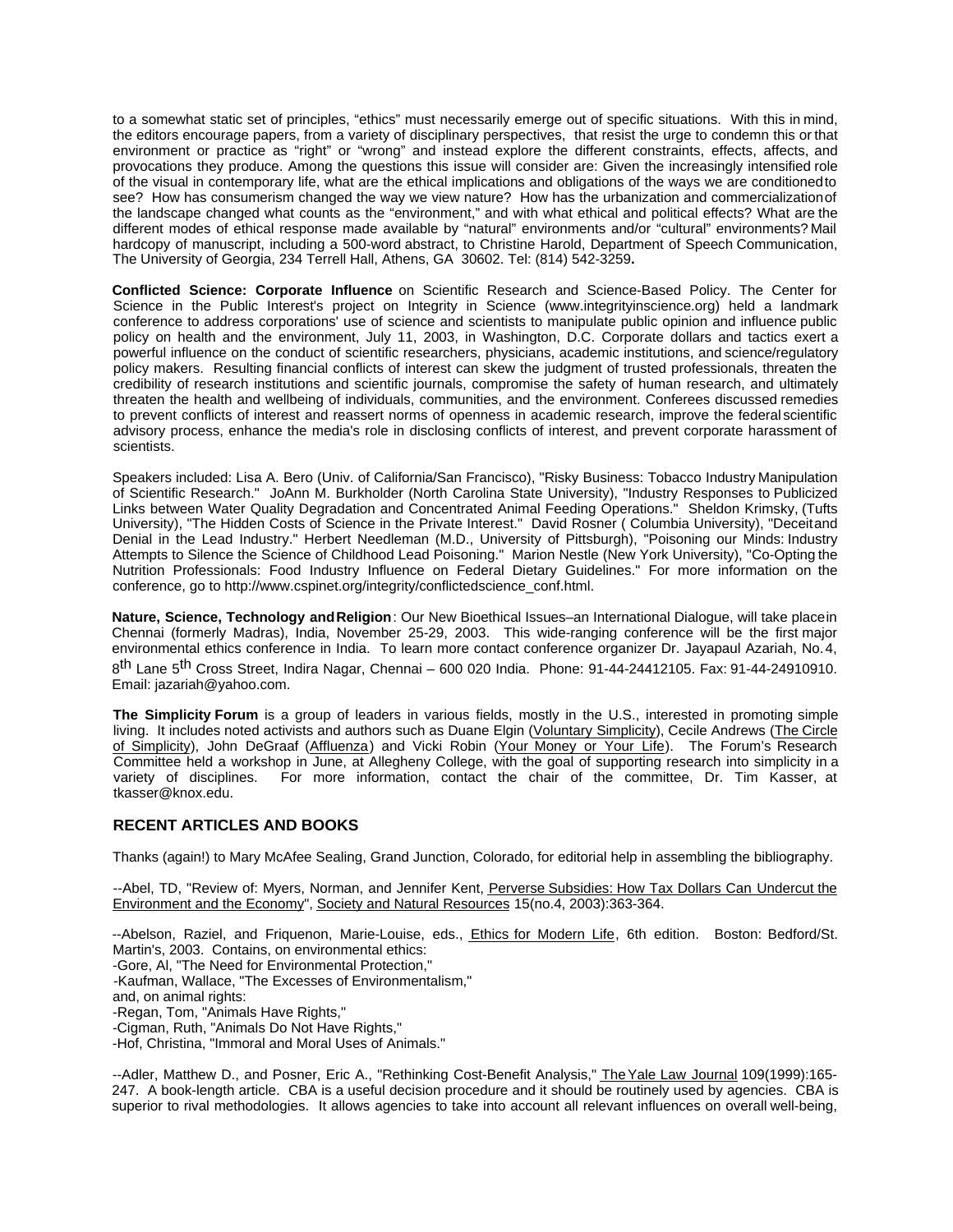unlike simpler decision procedures such as risk-risk; and it enables agencies to weigh the advantages and disadvantages of projects in a clear and systematic way, unlike more complex decision procedures.

However, CBA serves these useful purposes only under certain conditions. First, CBA must give way to important nonwelfarist concerns, such as deontological rights. Second, CBA must give way when the endowments of affected people vary a great deal. Third, CBA may need to be adjusted to account for uninformed or distorted preferences. Interestingly, agencies already seem to depart from textbook CBA in order to respond to these concerns. Adler is in law, University of Pennsylvania. Posner is in law, University of Chicago.

--Alberini, A; Boyle, K; Welsh, M, "Analysis of contingent valuation data with multiple bids and response options allowing respondents to express uncertainty", Journal of Environmental Economics and Management 45(no.1, 2003):40-62.

--Albright, KM, "The Extension of Legal Rights to Animals under a Caring Ethic: An Ecofeminist Exploration of Steven Wise's Rattling the Cage", Natural Resources Journal 42(no.4, 2002):915-938.

--Anderson, Johan, Vadnjal, Dan, and Uhlin, Hanz-Erik, "Moral Dimensions of the WTA-WTP Disparity: An Experimental Examination," Ecological Economics 32(2000):153-162. Economists puzzle over the fact that in willingness-to-pay (WTP) versus willingness-to-accept payment (WTA) surveys regarding environmental goods, in theory there should be no difference between WTP and WTA. But in empirical studies WTA exceeds WTP; these authors conduct surveys that lead them to conclude that the valuation disparity increases with a corresponding increase in the sense of moral responsibility at stake. The authors are in the Department of Economics, Swedish University of Agricultural Sciences, Uppsala.

--Aplin, Graeme, Australians and their Environment. 2nd ed. New York: Oxford University Press, 2002. Aplin is at Macquarie University, Australia.

--Arler, Finn, "Aspects of Landscape or Nature Quality," Landscape Ecology 15(2000):291-302. Landscape or nature quality has become a key concept in relation to nature policy and landscape planning. In the first part of the article it is argued that these qualities should not be conceived as mere expressions of private or subjective preferences. Even though there may not be any "objective" or "scientific" method dealing with them, they are still values which can be shared, reflected on, and discussed in a reasonable way. The connoisseurs are introduced as experienced persons, who are particularly capable of identifying different kinds of qualities, bridge builders between cognition and evaluation. The second part of the article deals with four central sets of landscape or nature qualities: qualities related to species diversity, qualities related to "the atmospheres" and characters of places, pictorial qualities, and qualities related to narrativity. It is argued that experience of these and similar qualities are an important part of human flourishing, and that they should therefore all have a prominent place in landscape planning. Arler is in philosophy, Arhus University, Denmark.

--Armstrong, Susan J. and Botzler, Richard G. (eds.), Environmental Ethics: Divergence and Convergence, Third Edition. (New York: McGraw-Hill, 2003). This anthology is designed to help students develop their own environmental ethic, based on a sympathetic but critical look at all of the major contemporary approaches, including ecofeminism and multicultural perspectives. The anthology encourages students to incorporate moral, aesthetic, scientific, historical, political and economic perspectives in developing their environmental ethic. This third edition is 60% new, with expanded attention to application of theories, including biotechnology, and includes case studies.

--Ashley, MV; Willson, MF; Pergams, OR; Odowd, DJ; Gende, SM; Brown, JS; "Evolutionarily enlightened management", Biological Conservation 111(no.2, 2003):115-123.

--Audley, J, "Lemons into Lemonade: Environment's New Role In U.S. Trade Policy", Environment 45(no.2, 2003):29-35.

--Baillie, Harold W., "Genetic Engineering and our Human Nature," **Philosophy and Public Policy Quarterly** 23(nos. 1-2, 2003):28-31. "Understanding the sacred helps us identify elements in nature and human nature that ought to be preserved...." "There is a richness of content derived from the rootedness of the sacred in a larger reality, a reality that transcends the human, and to which humans need access." Baillie is in philosophy, University of Scranton.

--Bandara, R; Tisdell, C, "Comparison of rural and urban attitudes to the conservation of Asian elephants in Sri Lanka: Empirical evidence", Biological Conservation 110(no.3, 2003):327-342.

--Bansal, S; Gangopadhyay, S, "Tax/subsidy policies in the presence of environmentally aware consumers", Journal of Environmental Economics and Management 45(no.2, 2003):333-355.

--Baumslag, David, "Choosing Scientific Goals: The Need for a Normative Approach," Studies in the History and Philosophy of Science 29(no. 1, 1998):81-96. One needed normative goal is that appreciation of nature should be a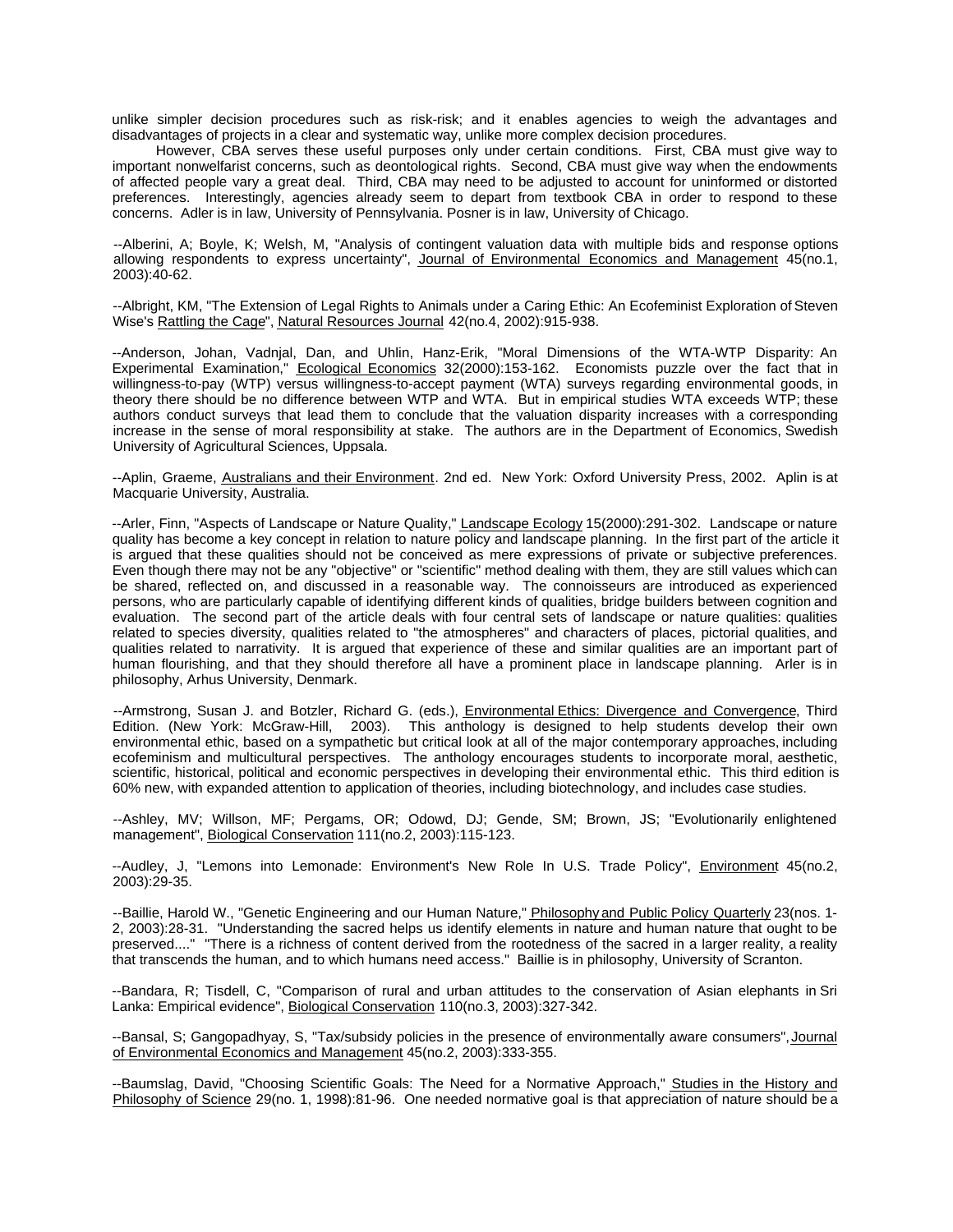goal of science equally with understanding of nature. Environmental philosophy has helped to shift the goals of science in this direction. Baumslag is in philosophy, University of Calgary, Alberta, Canada.

--Bavington, D, "Managerial Ecology and its Discontents: Exploring the Complexities of Control, Careful Use and Coping in Resource and Environmental Management", Environments 30(no.3, 2002):3-22.

--Bavington, D; Slocombe, S, "Moving Beyond Managerial Ecology: Contestation and Critique", Environments 30(no.3, 2002):1-2.

--Bergen, LK; Carr, MH, "Establishing Marine Reserves: How Can Science Best Inform Policy?", Environment 45(no.2, 2003):8-19.

--Berry, R. J. ("Sam"), God's Book of Works: The Nature and Theology of Nature. London: T&T Clark. New York: Continuum, 2003. Gifford Lectures at the University of Glasgow, 1997-1998. Representative chapters: Design and Deity, Theology of DNA, Green Religion, Green Science, Running out of World, Governments and Greens, Convergence and Stewardship, Awe and Wonders, Science and the Cross.

"The underlying theme of everything in this book is the relation of God to his creation. In examining this relationship, I have had to assume the existence of God. If he does not exist, this obviously rules out any interaction and condemns my enterprise; natural theology (and the theology of nature) will be no more than a misleading vapour.

My approach has been to explore the credibility and anticipated results (or the coherence) of the relationship in as rigorous a way as possible, and thence face the decision whether this leaves us with any firm results on which to ground a natural theology, never mind an understanding of God himself. In adopting this approach, I am following the methodology of natural science rather than theology. I am setting out to test a hypothesis" (p. 234)

"Stewardship is a rational conclusion from a study of the natural world and its misuse; when awe is added to stewardship it provides a motive for action as well as an occasion for enjoyment. Awe can be regarded as an empowerment of stewardship. ... If we couple awe to stewardship, we have a powerful engine for creation care."

Berry is professor of genetics (emeritus) at University College, London, and a past president of the British Ecological Society.

--Biodiversity Project, Ethics for a Small Planet. Madison, WI: Biodiversity Project, 2003. A communications handbook on the ethical and theological reasons for protecting biodiversity. www.biodiversityproject.org

--Biological Conservation 112 (nos. 1-2), 2003, is a special issue on the Cape Floristic Province, South Africa, and conservation issues and management plans there.

--Bonnie, R; Schwartzman, S; Stier, SC; Siebert, SF, "Tropical Reforestation and Deforestation and the Kyoto Protocol", Conservation Biology 17(no.1, 2003):4-5.

--Booth, Douglas E., Searching for Paradise: Economic Development and Environmental Change in the Intermountain West. Blue Ridge Summit, PA: Rowman and Littlefield, 2002. The current growth, especially residential sprawl, in the Intermountain West in the United States is rapidly and irreversibly degrading the environment, and undermining ecosystem health, biodiversity, and quality of life. Booth is at Marquette University.

--Borenstein, Seth, "Study Finds Oceans in Crisis, but Fixable," Philadelphia Inquirer, June 5, 2003, A21. The Pew Oceans Commission report, a three-year, \$ 5.5 million study, finds that the oceans bordering the U.S. are overfished, polluted, infested with invasive species, dotted with dead zones, and in a state of crisis, but they can be saved. Bringing the oceans' ecosystems back from the edge of collapse requires dramatic, controversial and expensive efforts to limit fishing, coastal development, and runoff from cities and farms.

--Bowker, JM; Newman, DH; Warren, RJ; Henderson, DW, "Estimating the Economic Value of Lethal Versus Nonlethal Deer Control in Suburban Communities", Society and Natural Resources 16(no.2, 2003):143-158.

--Bowler, I, "Review of: Brookfield, H., Exploring agrodiversity", Progress in Human Geography 27(no.1, 2003):123.

--Brecher, Jeremy, Costello, Tim, and Smith, Brendan, Globalization from Below: The Power of Solidarity. Cambridge, MA: South End Press, 2000. Will the growth of broad grassroots protest movements succeed in entering the political lists and transform the corporate-led global agenda?

--Brookshire, DS; Burness, HS; Chermak, JM; Krause, K, "Western Urban Water Demand", Natural Resources Journal 42(no.4, 2002):873-898.

--Brunnermeier, SB; Cohen, MA, "Determinants of environmental innovation in US manufacturing industries," Journal of Environmental Economics and Management 45(no.2, 2003):278-293.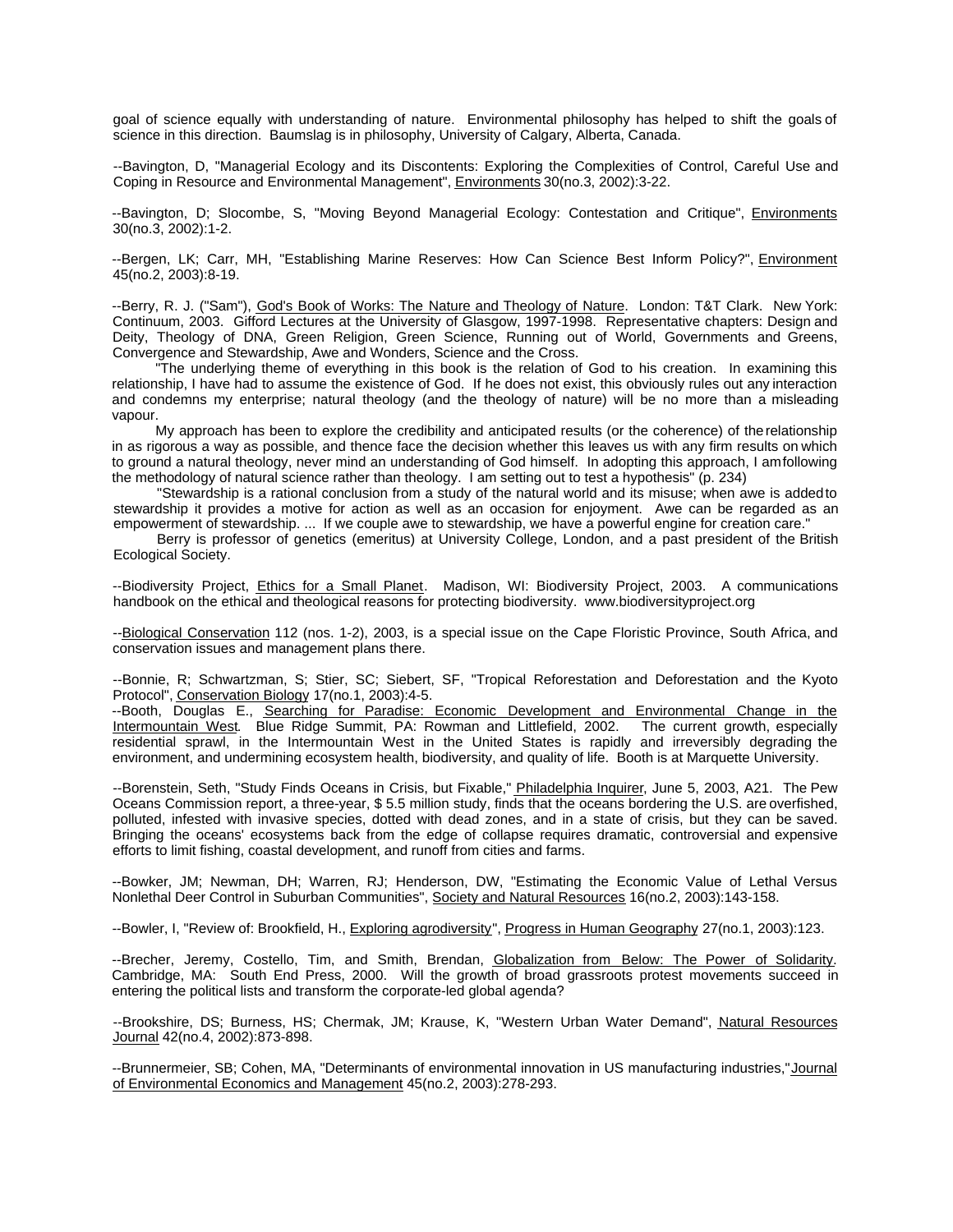–Bruno, John F., Stachowicz, John J., and Bertness, Mark D., "Inclusion of facilitation into ecological theory," Trends in Ecology and Evolution (TREE) 18(no. 3, 2003):119-125. A controversial push to focus on positive ecological interactions rather than competition and predation has ignited a debate among ecologists. A new group of ecologists argue that much of modern ecological theory stems from a misleading fixation on the roles of competition, predation, and externally imposed stress in shaping natural communities. Missing from core concepts, they argue, is the growing realization that species can interact in positive ways--a process called facilitation--with major consequences for community structure. See also: Shouse, Ben, "Conflict over Cooperation," Science 299(31 January 2003):644- 646.

--Buckley, RP, "The Rich Borrow and the Poor Repay: The Fatal Flaw in International Finance", World Policy Journal 19(no.4, 2003):59-65.

--Burg, J, "The World Summit on Sustainable Development: Empty Talk or Call to Action?", Journal of Environment and Development 12(no.1, 2003):111-120.

--Castree, N, "Environmental issues: relational ontologies and hybrid politics", Progress in Human Geography 27(no.2, 2003):203-211.

--Castro, AP, "Book Review: Hunter, Malcolm L., ed., Maintaining Biodiversity in Forest Ecosystems (Cambridge University Press, Cambridge, 1999)", Human Ecology 31(no.1, 2003):167-170.

--Charles, Daniel, Lords of the Harvest: Biotech, Big Money, and the Future of Food. Perseus Publishing, 2001. Seed--what used to be considered a gift of nature and a public good, like rain and sunshine, has been turned into a profit-driven market regulated by patents and license fees, just like computer software.

--Cheng, AS; Kruger, LE; Daniels, SE, "`Place' as an Integrating Concept in Natural Resource Politics: Propositions for a Social Science Research Agenda", Society and Natural Resources 16(no.2, 2003):87-104.

--Cheyne, Ilona, "Law and Ethics in the Trade and Environment Debate: Tuna, Dolphins and Turtles," Journal of Environmental Law (Oxford University Press) 12 (no. 3, 2000):293-316. The author's conclusions "throw doubts on the rhetoric of sustainable development ... as an overriding policy framework under which the three human goals of environmental protection, economic welfare ... and social justice can be harmonised. While as a purely empirical matter the three goals may sometimes be combinable, they are essentially incommensurable and competing. Examination of the ethical dimension in particular exposes competing conceptions of sustainability which must be explicitly articulated to prevent protagonists at any level of the trade and environment debate talking past each other" (p. 313).

"There are obvious problems in adopting even enlightened anthropocentric reasons when making decisions that are intended to protect the environment. Policies may be short-lived if human preferences change, or it turns out that human interests are affected detrimentally. There is also the risk of ignoring the value of species with which we have little or no affinity" (p. 314). Cheyne is in law, Newcastle Law School, UK.

--Clifford, Hal, Downhill Slide: Why the Corporate Ski Industry is Bad for Skiing, Ski Towns, and the Environment. San Francisco: Sierra Club Books, 2002. Fueled by mergers and buyouts, America's corporate ski resorts are more about real estate than ski runs. Skiing morphed from a more or less environmentally benign outdoor experience into a destructive, extractive industry. The ski industry depends on U.S. Forest Service co-operation (also interested in the monetary gains), demands both forests and water and power to make snow. A major resort spends \$ 1 million annually on its power bill for snowmaking and resorts will (if they can) drain the rivers at their lowest flow in winter, adversely affecting riparian ecology. But the money is not made from skiing. The real money is made at the bottom of the ski runs, in the glitzy real estate, now sprawling widely across the valleys below the runs, and also demanding consumption of natural resources, straining the support capacities of the montane ecosystems. Clifford lives in Telluride, Colorado.

--Clotworthy, B, "Review of: Smith, Eric R.A.N., *Energy, the Environment, and Public Opinion*," Natural Resources Journal 42(no.4, 2002):981-984.

--Craig, RK, "Taking the Long View of Ocean Ecosystems: Historical Science, Marine Restoration, and the Oceans Act of 2000", Ecology Law Quarterly 29(no.4, 2003):649-706.

--Crocker, David A., "Development Ethics and Globalization," Philosophy and Public Policy Quarterly 22 (no. 4, Fall 2002):13-20. Development ethics in the light of trends toward globalization, summary of main trends and issues. How much are local peoples likely to benefit from globalization? Should peoples be open to globalization, crossboundary markets, multinational powers, or should they emphasize instead their local well-being? What is the relationship of desired development to economic growth? Are there development goals and principles valid for all societies, or are such goals particular to particular peoples? Crocker favors a "capabilities" approach. Crocker is at the Institute for Philosophy and Public Policy, University of Maryland.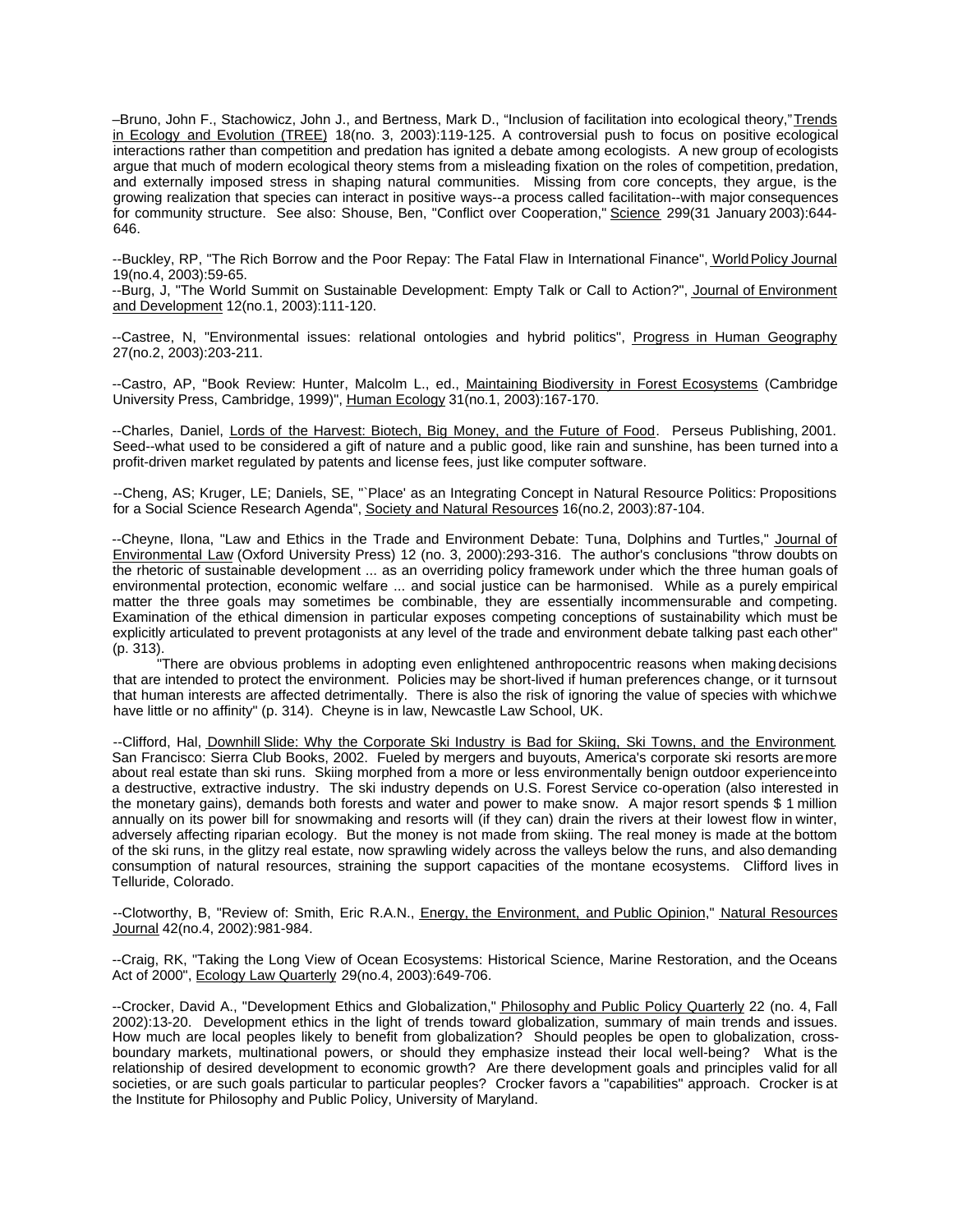--Cvetkovich, G; Winter, PL, "Trust and Social Representations of the Management of Threatened and Endangered Species", Environment and Behavior 35(no.2, 2003):286-307.

--Deane-Drummond, Celia, "The Earth, Wisdom and the New Ecology," CTNS (Center for Theology and the Natural Sciences) Bulletin 22 (no. 2, 2002):3-9. "Perhaps a return to a virtue ethic--particularly that of wisdom [with reference to Biblical wisdom literature]--offers a way of affirming the earth, while at the same time recognizing it as `other' than human." Deane-Drummond is in theology and biological sciences at Chester College of Higher Education, Chester, UK.

--Deane-Drummond, Celia, Creation Through Wisdom: Theology and the New Biology. Edinburgh: T&T Clark, 2000. "The wisdom motif [in the Bible] as a basis for a theology of creation ... one that is grounded in the realities confronting us in the new biology" (p. 2). The author maintains an awareness of suffering in biological creation, promotes an academically grounded, yet earthy spirituality that embrace God's immanence in the world without romanticizing it, preserves the theological coupling of creation with redemption, and promotes a theology capable of supporting a robust ethic from which to address the complex maze of decision-making we encounter in the new biology, from ecology to genetics. She advocates "pansyntheism," that God is with all creation, as preferable to panentheism, that God is in all things and all things are in God.

--DeYoung, T, "Review of: Glennon, Robert J., Water Follies: Groundwater Pumping and the Fate of America's Fresh Waters," Natural Resources Journal 42(no.4, 2002):978-980.

--Donahue, John M., and Johnston, Barbara Rose, eds., Water, Culture, and Power: Local Struggles in a Global Context. Washington, DC: Island Press, 1998.

--Dyar, JA; Wagner, J, "Uncertainty and species recovery program design", Journal of Environmental Economics and Management 45(no.2, 2003):505-522.

--Dykaar, BB; Schrom, DA, "Public Ownership of US Streambeds and Floodplains: A Basis for Ecological Stewardship", Bioscience 53(no.4, 2003):428-239.

--Eagles, P.F.J. and McCool, S. F., Tourism in National Parks and Protected Areas: Planning and Management. New York: Oxford University Press, 2002. Eagles is at University of Waterloo, Canada; McCool is at the University of Montana.

--Ericsson, G; Heberlein, TA, "Attitudes of hunters, locals, and the general public in Sweden now that the wolves are back", Biological Conservation 111(no.2, 2003):149-159.

--Esty, Daniel C., "Toward Optimal Environmental Governance," New York University Law Review 74(December 1999):1495-1574. Better environmental results depend less on fine tuning theories of environmental federalism than on improving regulatory performance. Simply put, how we regulate is more important than where we regulate. Current environmental policy efforts fall short for a number of reasons: technical information shortcomings, "structural" or jurisdictional mismatches, and public choice distortions. A theory of optimal environmental governance must seek to address each of these sources of regulatory failure. A long article. Esty is Associate Dean, Yale School of Forestry and Environmental Studies, also in Law, Yale Law School He was earlier Deputy Chief of Staff for Policy, U.S. Environmental Protection Agency.

--Fay, James A., and Golomb, Dan S., Energy and the Environment. New York: Oxford University Press, 2002. The worldwide growth of energy use and the destructive relationship between this energy use and environmental degradation. Fay is at Massachusetts Institute of Technology; Golomb is at the University of Massachusetts Lowell.

--Fennell, D. A., and Dowling, R. K., eds., Ecotourism Policy. New York: Oxford University Press, 2003. Fennell is at Brock University, Ontario, Canada; Dowling is at Edith Cowan University, Joondalup, Australia.

--Fischer, WC, "Review of: Stephen J. Pyne, Fire: A Brief History; and Stephen J. Pyne, Year of the Fires: The Story of the Great Fires of 1910", Environmental History 8(no.1, 2003):144.

--Fischman, RL, "The National Wildlife Refuge System and the Hallmarks of Modern Organic Legislation", Ecology Law Quarterly 29(no.3, 2002):457-622.

--Fisher, C, "Review of: Jacoby, Karl, Crimes Against Nature: Squatters, Poachers, Thieves, and the Hidden History of American Conservation," Journal of Environment and Development 12(no.1, 2003):138.

--Foster, D; Swanson, F; Aber, J; Burke, I; Brokaw, N; Tilman, D; Knapp, A, "The Importance of Land-Use Legacies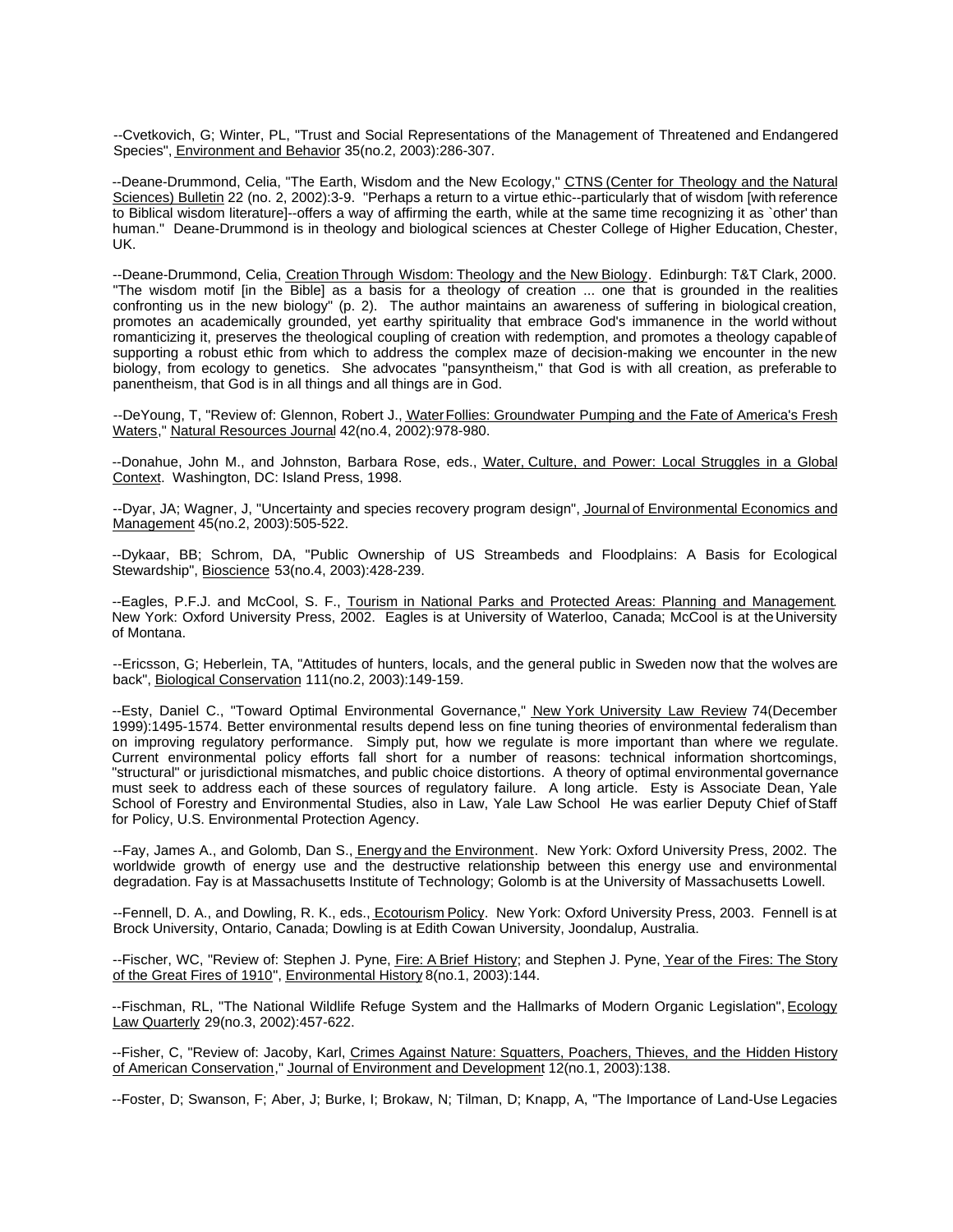to Ecology and Conservation", Bioscience 53(no.1, 2003):77-88.

--Freyfogle, ET, "Conservation and the Culture War", Conservation Biology 17(no.2, 2003):354-355.

--Froelich, A. "Army Corps: Retreating or Issuing a New Assault on Wetlands?", Bioscience 53(no.2, 2003):130.

--Fuller, RA; McGowan, PJ; Carroll, JP; Dekker, RW; Garson,PJ, "What does IUCN species action planning contribute to the conservation process?", Biological Conservation 112(no.3, 2003):343-349.

--Garcia, Ramon MD, "Globalization and international geography: the questions of languages and scholarly traditions", Progress in Human Geography 27(no.1, 2003):1-6.

--Garside, N, "The Obscured Potential of Environmental Politics", Environments 30(no.3, 2002):37-54.

--Gaston, KJ; Rodrigues, ASL, "Reserve Selection in Regions with Poor Biological Data", Conservation Biology 17(no.1,203):188-195.

--Gauna, E, "An Essay on Environmental Justice: The Past, the Present, and Back to the Future", Natural Resources Journal 42(no.4, 2002):701-722.

--Gelbard, JL; Belnap, J, "Roads as Conduits for Exotic Plant Invasions in a Semiarid Landscape", Conservation Biology 17(no.2, 2003):420-432.

--Gellert, P.K., "Review of: Ross, Michael L., Timber Booms and Institutional Breakdown in Southeast Asia," Society and Natural Resources 16(no. 3, 2003):265-267.

--Gilpin, Robert, and Gilpin, Jean M., Global Political Economy: Understanding the International Economic Order. Princeton, NJ: Princeton University Press, 2001. Multinational corporations have much potential to influence political as well as economic life. The largest multinational corporations, such as General Motors, Ford and Mitsubishi enjoy total sales that exceed the gross national product of all but the most productive nations in the world. But the state can and ought retain its power. The authors advocate a "state-centric realism." The widening gap between the rich and the poor is almost invisible in this analysis.

--Gobster, PH; Palmer, JF; Crystal, JH, "Ervin H. Zube (1931-2002): The Significance and Impact of His Contributions to Environment-Behavior Studies", Environment and Behavior 35(no.2, 2003):165-186.

--Gonzales, P, "Review of: Robert Picciotto, Warren van Wicklin & Edward Rice, Involuntary Resettlement: Comparative Perspectives", Natural Resources Journal 42(no.4, 2002):985-987.

--Graham, OL, "Review of: Jeanne Nienaber Clarke and Hanna J. Cortner, The State and Nature: Voices Heard, Voices Unheard in America's Environmental Dialogue" Environmental History 8(no.1, 2003):155-156.

--Green, DM, "The ecology of extinction: population fluctuation and decline in amphibians", Biological Conservation 111(no.3, 2003):331-343.

--Grijalva, TC; Berrens, RP, "A Question of Standing: Institutional Change and Rock Climbing in Wilderness Areas", Society and Natural Resources 16(no.3, 2003): 239-248.

--Gupte, M, "Reexamining Participatory Environmental Policy: Social Stratification and the Gender Dimension", Society and Natural Resources 16(no.4, 2003):327-334.

--Hall, MHP; Fagre, DB, "Modeled Climate-Induced Glacier Change in Glacier National Park, 1850-2100", Bioscience 53(no.2, 2003):131-140.

--Harmon, David, In Light of our Differences: How Diversity in Nature and Culture Makes Us Human. Washington: Smithsonian Institution Press, 2003. Why we ought to be concerned about the loss of diversity in both nature and culture. Insights from conservation biology, evolutionary theory, linguistics, geography, psychology, philosophy, and ethics. When more and more elemental differences are erased from the natural world and human societies, the field of possible experience becomes more constricted and our essential humanity becomes jeopardized. Harmon is Executive Director, The George Wright Society, Hancock, Michigan (a society dedicated to the protection, preservation, and management of cultural and national parks and reserves).

--Hayes, Shelley, and Egli, Daniel, Directory of Protected Areas in East Asia. Covelo, CA: Island Press, 2002.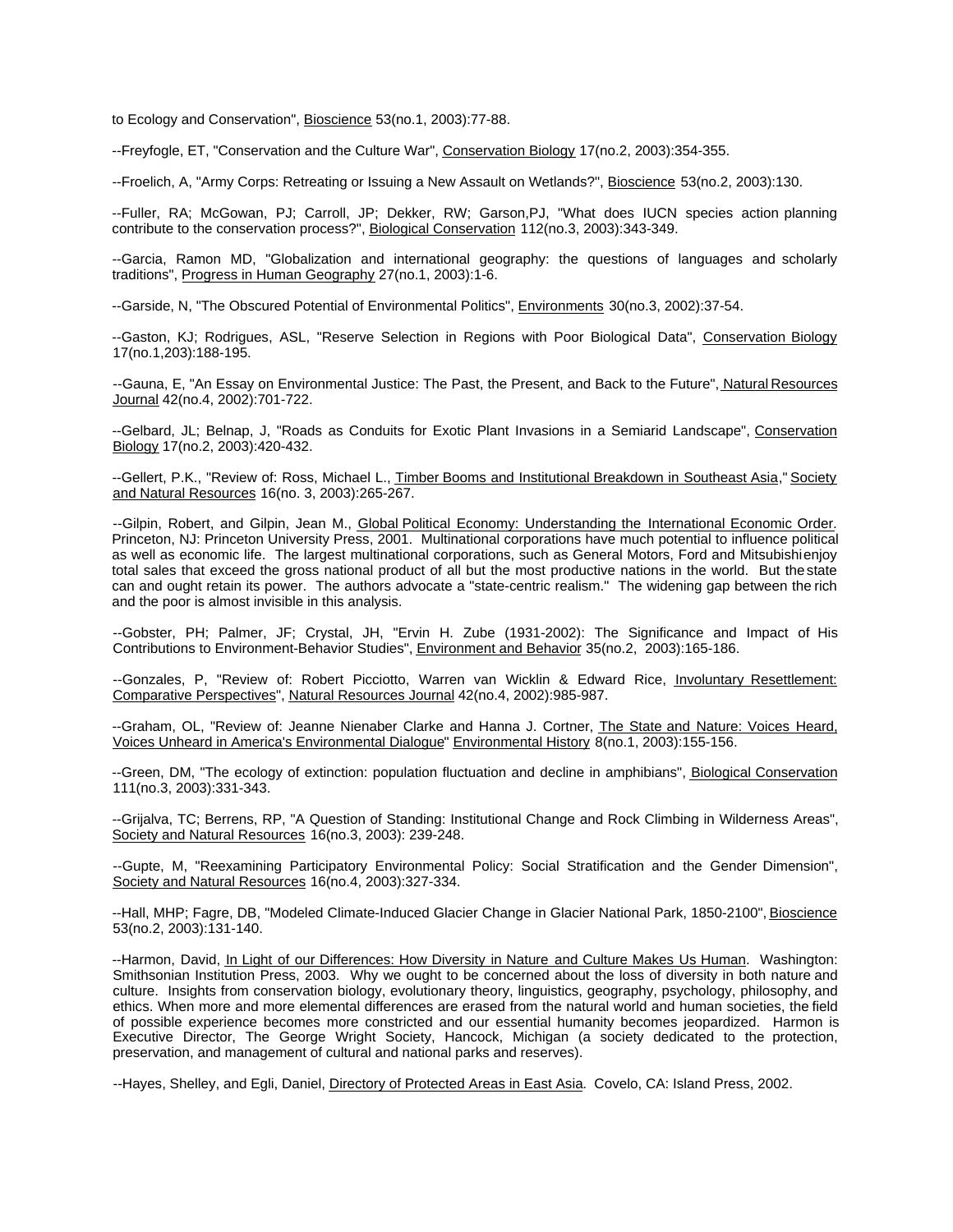--Healey, M, "Review of: Gibbs, D., Local economic development and the environment", Progress in Human Geography 27(no.1, 2003):129.

--Hibbard, CM; Kilgore, MA; Ellefson, PV, "Property Taxation of Private Forests in the United States: A National Review", Journal of Forestry 101(no.3, 2003):44-49.

--Hilty, J; Merenlender, AM, "Studying Biodiversity on Private Lands", Conservation Biology 17(no.1, 2003):132-137.

--Hobbie, JE; Carpenter, SR; Grimm, NB; Gosz, JR; Seastedt, TR, "The US Long Term Ecological Research Program", Bioscience 53(no.1, 2003):21-32.

--Howard, George S., How Should I Live My Life? Psychology, Environmental Science, and Moral Traditions. Lanham, MD: Rowman and Littlefield, 2002. Ties between personal values, moral traditions, and the looming environmental crisis.

--Hughey, KFD; Cullen, R, Moran, E, "Integrating Economics into Priority Setting and Evaluation in Conservation Management", Conservation Biology 17(no.1, 2003):93-103.

--Hulse, David, and Ribe, Robert, "Land Conversion and the Production of Wealth," Ecological Applications 10(no. 3, 2000):679-682. Values associated with land conservation and development are typically couched in seemingly scientific terms, often those of ecology, but such value judgments are more normative than appears in the quasiscientific vocabulary. Providing the theoretical and empirical basis for appropriate marginal evaluations of ecological worth may require considerable advances in ecological science and in environmental philosophy. The authors are in landscape architecture and sustainable development, University of Oregon, Eugene.

--Humphries, CJ, "Captivating Life: A Naturalist in the Age of Genetics", Biological Conservation 111(no.2, 2003):275-276.

--Huntzinger, M, "Effects of fire management practices on butterfly diversity in the forested western United States", Biological Conservation 113(no.1, 2003)1-12.

--Islam, Nazrul, et al., eds., Environmental Law in Developing Countries: Selected Issues. Covelo, CA: Island Press, 2001.

--Jarrell, TC, "Review of: Carter, Neil, The Politics of the Environment: Ideas, Activism, Policy", Journal of Environment and Development 12(no.1, 2003):129-130.

--Jeanrenaud, Sally, Communities and Forest Management in Western Europe. Covelo, CA: Island Press, 2001.

--Jenkins, M; Green, RE; Madden, J, "The Challenge of Measuring Global Change in Wild Nature: Are Things Getting Better or Worse?", Conservation Biology 17(no.1, 2003):20-23.

--Jensen, MN, "Coming of Age at 100: Renewing the National Wildlife Refuge System", Bioscience 53(no.4, 2003):321-327.

--Johnsingh, AJ; Negi, AS, "Status of tiger and leopard in Rajaji-Corbett Conservation Unit, Northern India", Biological Conservation 111(no.3, 2003):385-393.

--Jones, Christopher D., and Hollenhorst, Steven J., "Toward a Resolution of the Fixed Anchors in Wilderness Debate," International Journal of Wilderness 8(no. 3, December 2002):15-20. Debate continues about technical climbers using fixed anchors in wilderness. Climbers and (other) environmentalists agree that if used they must be set by hand drill, not battery operated drill, but on little else. Many such fixed anchors were set before wilderness designation; some set by David Brower himself. Proponents say this insures legitimate and safe recreational use, in keeping with the intention of The Wilderness Act. Opponents say the bolts are forbidden "installations" and that climbers ought to face the mountains as did the first climbers, without preset aids. With such aids, the experience is less wild and less bold.

In 1998 U.S. Forest Service Chief Dombeck banned fixed anchors nationwide. There were many protests, and a powerful lobbyist, Recreational Equipment Incorporated (REI), headquartered in Washington state got their Senator to add a rider to the U.S.F.S. budget reversing the fixed anchor ban. A subsequent decision placed resolution in an appointed body of 23 stakeholders, if they could reach consensus; but they could not, so the matter remains unresolved. A big problem is the escalating number of climbers (especially now that climbing is safer with such aids), estimated at 8 million in the U.S. "A total ban of all fixed anchors would clearly have a major impact on the majority of wilderness climbers, a visitor group that has traditionally supported wilderness values and has been a strong voice in the wilderness movement. Yet, allowing unchecked fixed anchor installation represents a step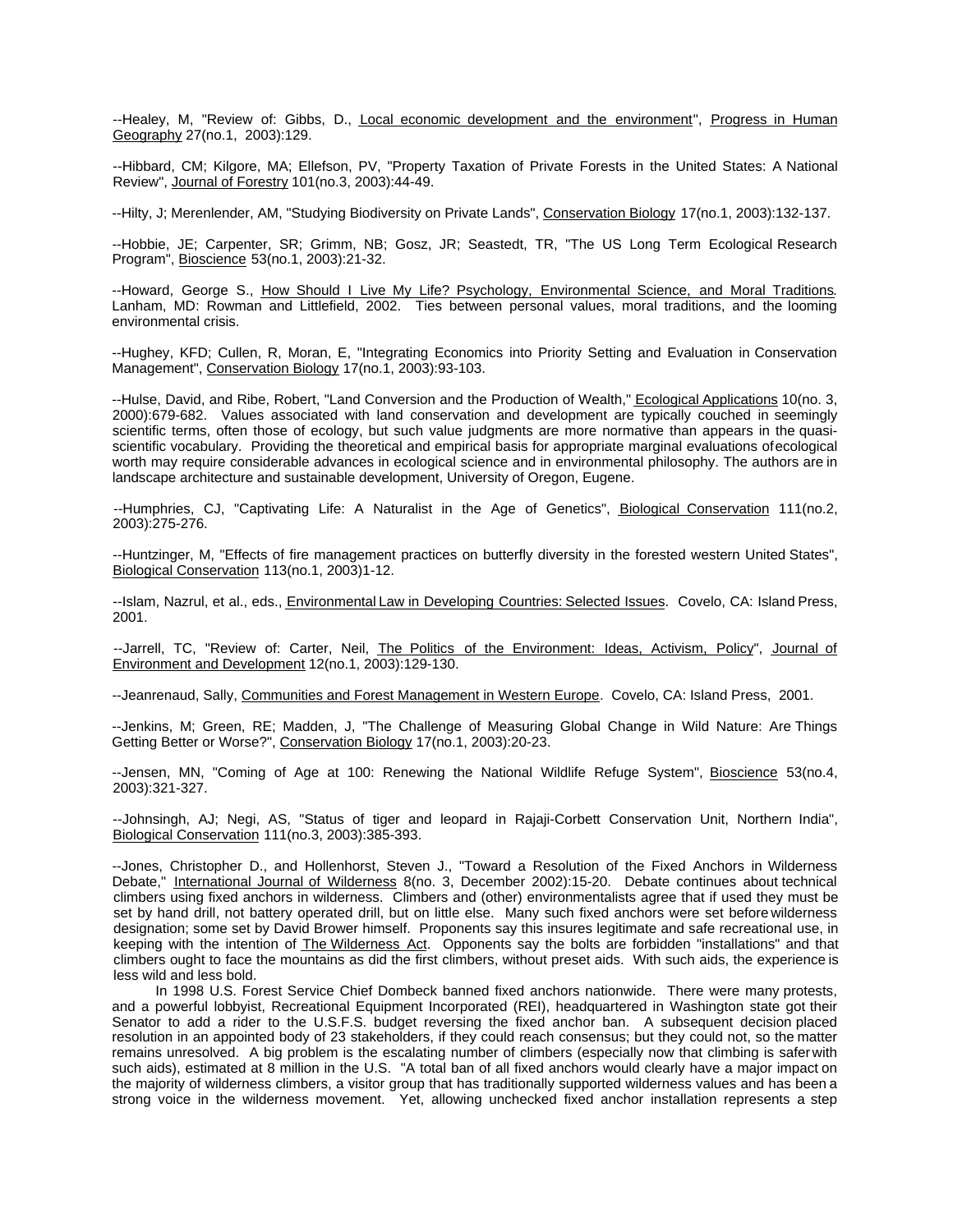backward in the century-old effort to protect wilderness values" (p. 19). Jones teaches physical education and recreation, Utah Valley State College, Orem, UT. Hollenhorst teaches recreation resources, University of Idaho.

--Jones, RE; Fly, JM; Talley, J; Cordell, HK, "Green Migration into Rural America: The New Frontier of Environmentalism?", Society and Natural Resources 16(no.3, 2003):221-238.

--Kada, N, "Review of: Rock, Michael T., Pollution Control in East Asia: Lessons from Newly Industrializing Economies," Journal of Environment and Development 12(no.1, 2003):131-135.

--Kagen, Shelly, "Rethinking Intrinsic Value," The Journal of Ethics 2:(1998):277-297.

--Karp, L; Zhao, J; Sacheti, S, "The long-run effects of environmental reform in open economies", Journal of Environmental Economics and Management 45(no.2, 2003):246-264.

--Kates, RW; Wilbanks, TJ, "Making the Global Local: Responding to Climate Change Concerns from the Ground Up", Environment 45(no.3, 2003):12-23.

--Keith, David W., "The Earth is not yet an Artifact," IEEE Technology and Society Magazine 19(no. 4, 2000):25-28. Replying to the claim made by Brad Allenby that "the earth has become a human artifact." Earth's systems have indeed been much modifed by human actions, but some more, some less. Affecting an ecosystem does not make an artifact of it; intentional management is required to make an artifact. We still need to think of fitting our agricultural and industrial processes in with earth's ecosystems, not of actively managing the whole planet. "We would be wise to walk before we try to run, to learn to mitigate before we try to manage" (p. 28). Keith is in engineering and public policy, Carnegie Mellon University, Pittsburgh.

--Kinnaird, MF; Sanderson, EW; Obrien, TG; Wibisono, HT; Woomer, G, "Deforestation Trends in a Tropical Landscape and Implications for Endangered Large Mammals", Conservation Biology 17(no.1, 2003):245-257.

--Kiser, LK, "The Garden of St. Francis: Plants, Landscape, and Economy in Thirteenth-Century Italy", Environmental History 8(no.2, 2003):229-245.

--Knapp, SM; Russell, RE; Swihart, RK, "Setting priorities for conservation: The influence of uncertainty on species rankings of Indiana mammals", Biological Conservation 111(no.2, 2003):223-234.

--Knight, Richard L., and Riedel, Susanne, eds., Aldo Leopold and the Ecological Conscience. New York: Oxford University Press, 2002. Twelve personal essays describing the impact Leopold has had on ecologists, wildlife biologists, and other professional conservationists. Knight is in wildlife biology at Colorado State University; Riedel is at the North Carolina Zoological Park.

–Kwiatkowska, Teresa and Issa, Jorge (eds). Los Caminos De La Etica Ambiental II. Published by Plaza Y Valdes, Conacyt, Mexico, 2003. 270 pp. The second volume of the first Spanish language textbook in environmental ethics. Includes:

-Etica ambiental de la virtud - Philip Cafaro 15-19.

-Suspirando por la nturaleza: Reflexiones sobre la etica ambiental de la virtud - T.Kwiatkowska.

-Walden - Henry David Thoreau.

-El mundo real que nos circunda - Rachel Carson.

Thoreau, Leopold y Carson: Hacia una etica ambiental de la virtud - Philip Cafaro 45-61.

-Valores de la naturaleza - Stephan R. Kellert

-El giro pragmatico en etica ambiental - Jorge Issa.

-Mas alla delvalor intrinseco: El pragmatismo en la etica ambiental - Anthony Weston.

-Por que no soy no-antropocentrista: Callicot y el fracaso - Bryan G. Norton.

-Pragmatismoen etica ambiental:Democracia, pluralismo, administracion - Ben A. Minteer y Robert E.Manning.

-Integridad: un proyecto o una ilusion? - Teresa Kwiatkowka y Ricardo Lopez Wilchis.

-De Aldo Leopold al Proyecto de las Areas Silvestes: la etica de la integridad - Laura Westra.

-La inregridad ecologica y los objetivos de Proyecto de Integridad Global - Laura Westra, Peter Miller, James R. Karr, William E. Rees y Robert E Ulanowicz.

-Restauracion ecologic:limitaciones academicas y tecnicas - Teresa Kwiatkowska y Ricardo Lopez Wilchis. -Falsificando la naturaleza - Robert Elliot.

-La gran mentira: la restauracion humana de la naturaleza - Eric M. Katz.

-Restauracion ecologica y la cultura de la naturaleza: una perspectiva pragmatica - Andrew Light.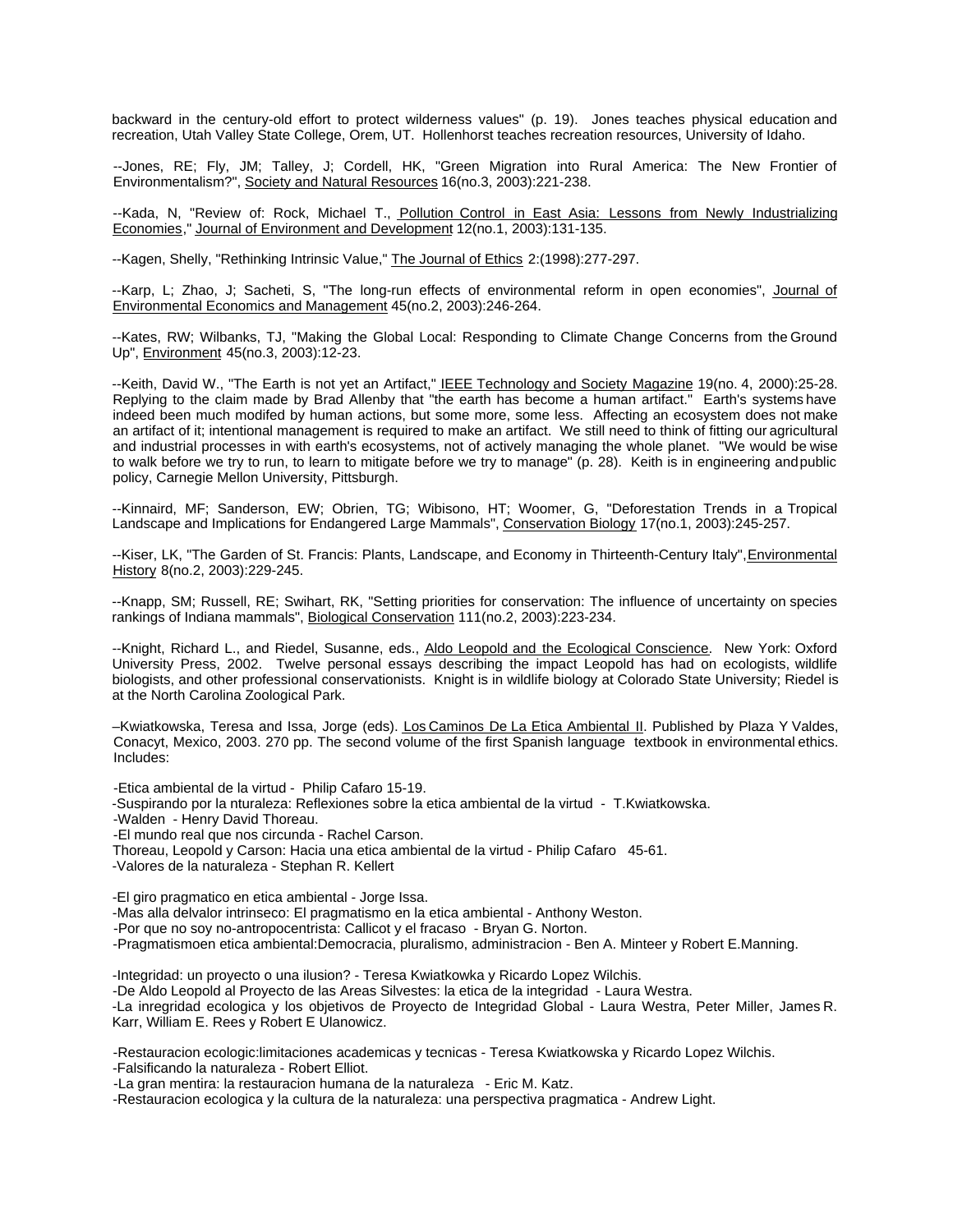--Lach, D; List, P; Steel, B; Shindler, B, "Advocacy and Credibility of Ecological Scientists in Resource Decisionmaking: A Regional Study", Bioscience 53(no.2, 2003):170-178.

--LaFollette, Hugh, ed., The Oxford Handbook of Practical Ethics. New York: Oxford University Press, 2003. Contains:

-Frey, R. G., "Animals"

-Shrader-Frechette, Kristin, "Environmental Ethics."

--Landres, Peter, Shannon Meyer, and Matthews, Sue, "The Wilderness Act and Fish Stocking: An Overview of Legislation, Judicial Interpretation, and Agency Implementation," Ecosystems 4(2002)287-295. Many high-elevation lakes in designated wilderness areas are stocked with native and non-native fish to provide recreational opportunities, sometimes in waters that originally had no fish. There is a long-standing controversy about the extent to which this compromises other wilderness values. Landres and Meyer are with the Aldo Leopold Wilderness Research Institute, Rocky Mountain Research Station, USDA Forest Service, Missoula, MT); Matthews is with the Arthur Carhart National Wilderness Training Center, US Fish and Wildlife Service, Missoula, MT. This issue of Ecosystems is a theme issue on fish stocking impacts to mountain lake ecosystems.

--Langston, N, "Review of: Christopher J. Huggard and Arthur R. Gomez, eds., Forests Under Fire: A Century of Ecosystem Mismanagement in the Southwest", Environmental History 8(no.1, 2003):150.

--Larsen, FW; Rahbek, C, "Influence of scale on conservation priority setting--a test on African mammals", Biodiversity and Conservation 12(no.3, 2003):599-614.

--Lear, L, "Review of: Barbara T. Gates, ed., In Nature's Name: An Anthology of Women's Writing and Illustration, 1780-1930; and Lorraine Anderson and Thomas S. Edwards, eds., At Home on This Earth: Two Centuries of U.S. Women's Nature Writing" Environmental History 8(no.1, 2003):157-159.

--Levine, JM; Dantonio, CM, "Forecasting Biological Invasions with Increasing International Trade", Conservation Biology 17(no.1, 2003):322-326.

--Lindell, C; Smith, M, "Nesting bird species in sun coffee, pasture, and understory forest in southern Costa Rica", Biodiversity and Conservation 12(no.3, 2003):423-440.

--Lodge, DM; Shrader-Frechette, K, "Nonindigenous Species: Ecological Explanation, Environmental Ethics, and Public Policy", Conservation Biology 17(no.1, 2003):31-37.

--Lowenthal, David, "Nature and Morality from George Perkins Marsh to the Millennium," Journal of Historical Geography 26(2000):3-27. George Perkins Marsh's Man and Nature was the first comprehensive study of human impacts on the natural environment, a remarkable work. Marsh stressed unforseen and unintended consequences, as well as the heedless greed of technological enterprise. Despite recent tendencies to belittle Marsh's insights as derivative elitist, anthropocentric, or narrowly utilitarian, he remains modern environmentalism's pre-eminent pioneer. Lowenthal is a geographer, University College, London.

--Maddison, D; Bigano, A, "The amenity value of the Italian climate", Journal of Environmental Economics and Management 45(no.2, 2003):319-332.

--Maher, NM, "Review of: Daniel D. Richter, Jr. and Daniel Markewitz, Understanding Soil Change: Soil Sustainability over Millennia, Centuries, and Decades", Environmental History 8(no.1, 2003):145-146.

--Mainka, Sue and Trivedi, Mander, eds., Links between Biodiversity Conservation, Livelihoods and Food Security: The Sustainable Use of Wild Species for Meat. Covelo, CA: Island Press, 2002. The global use of wild animals for meat is now the primary illegal activity in many protected areas, and growing human populations and a lack of livelihood options suggest that demand for wild meat is likely to continue to rise. Are there ways of sustaining the use of wild meat?

--Manning, Robert, Valliere, William, and Minteer, Ben, "Values, Ethics, and Attitudes Toward National Forest Management: An Empirical Study," Society and Natural Resources 12(1999):421-436. A study measuring environmental values and ethics and exploring their relationships to attitudes toward national forest management. Case study: Green Mountain National Forest, Vermont. Respondents (1) favor nonmaterial values of national forests, (2) subscribe to a diversity of environmental ethics, including anthropocentric and bio-/ecocentric, and (3) support emerging concepts of ecosystem management. The authors are in the School of Natural Resources, University of Vermont.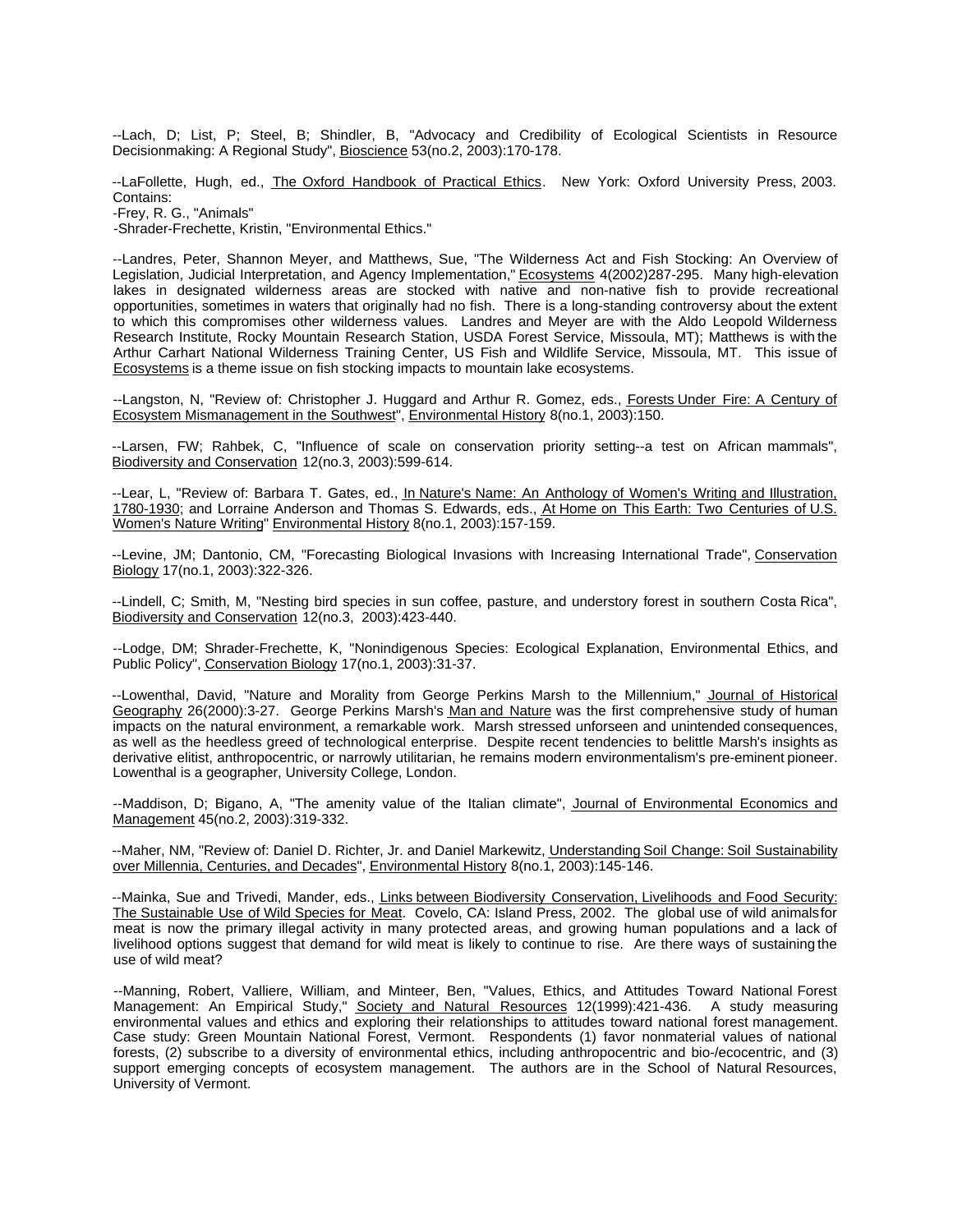--Mascia, MB, "The Human Dimension of Coral Reef Marine Protected Areas: Recent Social Science Research and Its Policy Implications", Conservation Biology 17(no.2, 2003):630-632.

--Matthewson, K, "Review of: Murphy, A.B. and Johnson, D.L., editors, Cultural encounters with the environment: enduring and evolving geographic themes", Progress in Human Geography 27(no.2, 2003):245-246.

--McCluskey, JJ; Rausser, GC, "Hazardous waste sites and housing appreciation rates", Journal of Environmental Economics and Management 45(no.2, 2003):166-176.

--McNeeley, Jeffrey A., et al., eds., Global Strategy on Invasive Alien Species. Covelo, CA: Island Press, 2001.

--McShane,TO, "The Devil in the Detail of Biodiversity Conservation", Conservation Biology 17(no.1, 2003):1-3.

--Micklin, M, "Review of: Mol, Arthur P. J., Globalization and Environmental Reform: The Ecological Modernization of the Global Economy", Society and Natural Resources 16(no.3, 2003):270-274.

--Milazzo, P, "Review of: Shannon Petersen, Acting for Endangered Species: The Statutory Ark", Environmental History 8(no.2, 2003):337.

--Miller, Char, ed., American Forests: Politics, Nature, and Culture. Lawrence, KS: University of Kansas Press, 1997.

--Miller, Char and Staebler, Rebecca, The Greatest Good: 100 Years of Forestry in America. Bethesda, MD: Society of American Foresters, 1999. A photographic history, with commentary.

--Mol, APJ, "Joint Environmental Policymaking in Europe: Between Deregulation and Political Modernization", Society and Natural Resources 16(no.4, 2003):335-348.

--Monroe, MC; Long, AJ; Marynowski, S, "Wildland Fire in the Southeast: Negotiating Guidelines for Defensible Space", Journal of Forestry 101(no.3, 2003):14-19.

--Moxnes, E, "Uncertain measurements of renewable resources: approximations, harvesting policies and value of accuracy", Journal of Environmental Economics and Management 45(no.1, 2003):85-108.

--Muszynski, A, "Two Classical Concepts of Nature Revisited", Environments 30(no.3, 2002):75-78.

--Nash, L, "Finishing Nature: Harmonizing Bodies and Environments in Late-Ninteenth-Century California", Environmental History 8(no.1, 2003):25-52.

--Norris, S, "Neutral Theory: A New, Unified Model for Ecology", Bioscience 53(no.2, 2003):124-129.

--Nye, DE, "Technology, Nature, and American Origin Stories", Environmental History 8(no.1, 2003):8-24.

--Orr, David W., *The Nature of Design: Ecology, Culture, and Human Intention*. New York: Oxford University Press, 2002. Re-designing society--politics, buildings, economics, lifestyles--so as to re-calibrate what humans do in the world according to how the world works. Orr is at Oberlin College.

--Oslund, K, "Review of: Susan Kollin, Nature's State: Imagining Alaska as the Last Frontier", Environmental History 8(no.1, 2003):154.

--Owen, D, "Prescriptive Laws, Uncertain Science, and Political Stories: Forest Management in the Sierra Nevada", Ecology Law Quarterly 29(no.4, 2003):747-804.

--Parson, Edward A., Protecting the Ozone Layer: Science and Strategy. New York: Oxford University Press, 2003. Parson is at Harvard University.

--Patterson, Michael E., Watson, Alan E., Williams, Daniel R., and Roggenbuck, Joseph R., "An Hermeneutic Approach to Studying the Nature of Wilderness Experiences," Journal of Leisure Research 30(no. 4,1998):423-452. Most studies attempt to understand and measure wilderness experience as some preference satisfied with more or less quality. But these authors study the quality of wilderness experience as acquiring stories that enrich one's life. The nature of human experience is best characterized by situated freedom in which the environment sets boundaries that constrain the nature of the experience but that within those boundaries recreationists are free to experience the world in unique and variable ways. Patterson is in the School of Forestry, University of Montana. Watson is at the Aldo Leopold Wilderness Research Institute, Missoula, MT. Williams is at the U.S. Forest Service, Rocky Mountain Research Station, Fort Collins, CO. Roggenbuck is in forestry, Virginia Polytechnic Institute and State University,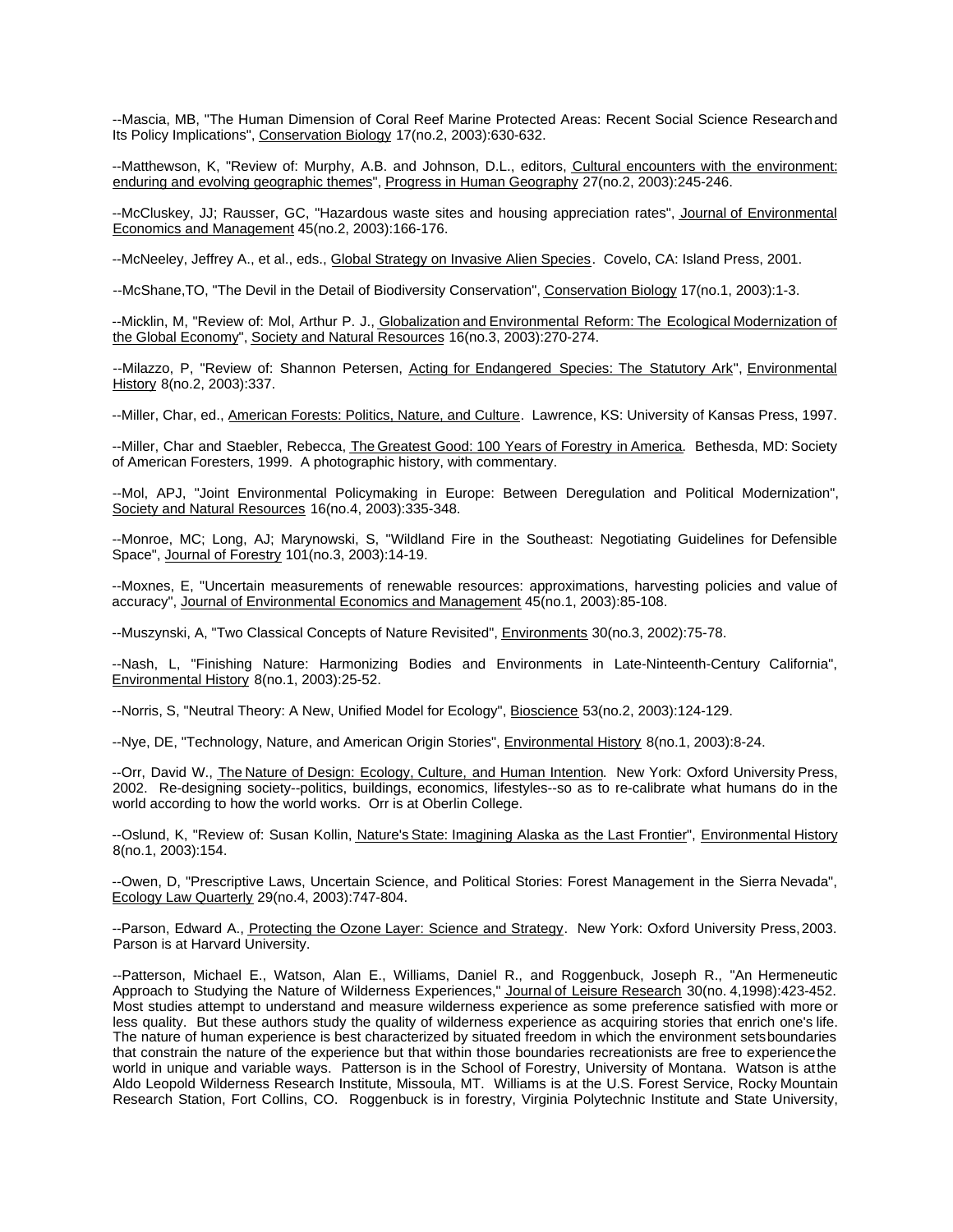Blacksburg, VA.

--Pavlik, BM, "Plants that protect ecosystems: a survey from California", Biodiversity and Conservation 12(no.4, 2003):717-729.

--Pearce, David, "The Political Economy of the Global Environment," Scottish Journal of Political Philosophy 44(no.4, 1997):462-483. Many of the global agreements today are couched in terms of a common good. "If the economists of the Scottish empirical tradition were resurrected today and asked to advise on global environmental problems, we can hazard the judgement that they would not approve of the presumptions underlying the environmental agreements in force or being negotiated. They would have advised in favour of less government and less reliance on motives that run counter to Hume's `self-love'. They would surely have identified a large area where mutual selfinterest would enable the various stakeholders each to be better off with an agreement than they were without it. The framework for such global bargains does, indeed, involve governments, but in a fairly minimal role as facilitators, something Smith would surely have approved of. The Scottish tradition of political economy remains of great relevance. ... Environmental problems require practical and politically realistic solutions, the search for which also defines the Scottish tradition. If the global commons are to be saved, it is more likely that success will come from the pragmatists than from the moralists, and more likely still that it will come from a combination of the two, as in Scottish political economy" (p. 282). Pearce is in economics, University College, London, and University of East Anglia.

--Princen, Thomas, Maniates, Michael, and Conca, Ken, eds., Confronting Consumerism. Cambridge, MA: MIT Press, 2002. 14 chapters, ten authors. Spending efficiency, responsible shopping, consumer sovereignty ("the consumer knows best"), consumption externalities both environmental and social, eco-technologies, quality of life/quantity of livelihood, the economics of happiness. Many authors are deliberately provocative, though none propose a no-growth economy. Consumption is an issue not only in rich countries, but in developing and transition countries. In developing nations there are over a billion people with enough income to enjoy an affluent lifestyle. Their aggregate purchasing power (as measured in local terms) already matches that of the United States. China alone will soon exert an environmental impact to rival that of the United States. Reviewed by Norman Myers in Nature 418 (22 August 2002):819-820.

--Pritchard, J, "Review of: Mark Daniel Barringer, Selling Yellowstone: Capitalism and the Construction of Nature", Environmental History (no.2, 2003):331-332.

--Pullin, A, "Protecting Biological Diversity: Roles and Responsibilities", Biological Conservation 111(no.2, 2003):278-279.

--Pullin, AS, "The Farm as a Natural Habitat: Reconnecting Food Systems with Ecosystems", Biological Conservation 112(no.3, 2003):461.

--Minckly, WL; Marsh, PC; Deacon, JE; Dowling, TE; Hedrick, PW; Matthews, WJ; Mueller, G, "A Conservation Plan for Native Fishes of the Lower Colorado River" Bioscience 53(no.3, 2003):219-234.

--Pyare,S; Berger, J, "Beyond demography and delisting: Ecological recovery for Yellowstone's grizzly bears and wolves", Biological Conservation 113(no.1, 2003):63-73.

--Pyne, SJ, "Review of: J. Donald Hughes, An Environmental History of the World: Humankind's Changing Role in the Community of Life", Environmental History 8(no.2, 2003):316.--Rappole, JH; King, DI; Rivera, JHV, "Coffee and Conservation" Conservation Biology 17(no.1, 2003):334-336.

--Redford, KH, "Review of: Mahesh Rangarajan, India's Wildlife History: An Introduction", Environmental History 8(no.2, 2003):318-319.

--Rehmann-Sutter, Christoph, "Biological Organicism and the Ethics of the Human-Nature Relationship," Theory in Biosciences/Theorie in den Biowissenschaften 119(2000):334-354. A "hermeneutic approach" to organisms where their description as organisms matters ethically. The term "organism" seems to have been introduced in the early 1700's in contrast to "mechanism." "Organism" can be used to transcend "mechanism" and to specify the ontological difference. This ontological analysis has ethical implications. Rehmann-Sutter is with the Institute für Geschichte und Ethik der Medizin der Universität Basel, Switzerland.

--RichardsonKageler, SJ, "Large mammalian herbivores and woody plant species diversity in Zimbabwe", Biodiversity and Conservation 12(no.4, 2003):703-715.

--Rohr, C, "Review of: Simon Stoddart, ed., Landscapes from Antiquity" Environmental History 8(no.2, 2003):323.

--Root, KV; Akcakaya, HR; Ginzburg, L, "A Multispecies Approach to Ecological Valuation and Conservation", Conservation Biology 17(no.1, 2003):196-206.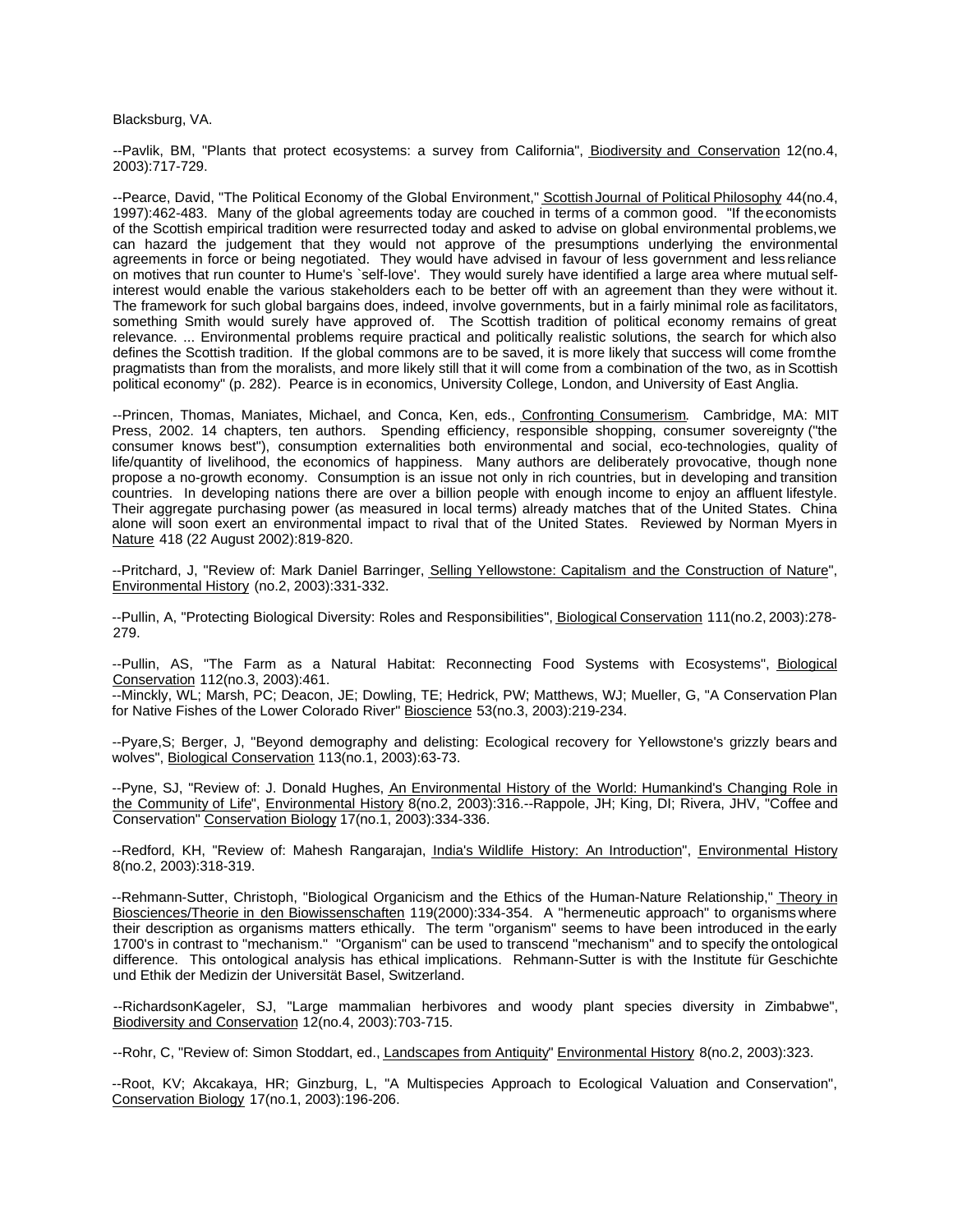--Rosenzweig, Michael, Win-Win Ecology: How Earth's Species Can Survive in the Midst of Human Enterprise. New York: Oxford University Press, 2003. Conservation must discover how we can blend a rich natural world into the world of economic activity. Rosenzweig is at the University of Arizona.

--Rossman, E. J., "Review of: Vira, Bhaskar, and Jeffery, Roger, eds. Analytical Issues in Participatory Natural Resource Management," Society and Natural Resources 16(no. 3, 2003):268-269.

--Rothman, HK, "Review of: Ted Steinberg, Down to Earth: Nature's Role in American History", Environmental History 8(no.2, 2003):324-325.

--Salafsky, N; Margoluis, R, "What Conservation Can Learn from Other Fields about Monitoring and Evaluation", Bioscience 53(no.2, 2003):120-123.

--Schelhas, J, "Race, Ethnicity, and Natural Resources in the United States: A Review", Natural Resources Journal 42(no.4, 2002):723-764.

--Schwartz, J, "The Impact of State Capacity on Enforcement of Environmental Policies: The Case of China", Journal of Environment and Development 12(no,1, 2003)50-81.

--Sellers, C, "Review of: Adam Rome, The Bulldozer in the Countryside: Suburban Sprawl and the Rise of American Environmentalism", Environmental History 8(no.1, 2003):141-143.

--Service, Robert F., "`Combat Biology' on the Klamath," Science 300(4 April 2003):36-39. Biologists charged with protecting endangered species are caught in a battle over water rights; a critical National Academy of Sciences report has exposed them to heavy fire. The Klamath River basin is in southern Oregon and northern California. Issues about how much water is enough for endangered salmon. Also issues about which side to err on when the science is uncertain.

--Shantz, J, "Solidarity in the Woods: Redwood Summer and Alliances Among Radical Ecology and Timber Workers", Environments 30(no.3, 2002):79-94.

--Simmons, I, "Review of: John Sheail, *An Environmental History of Twentieth Century Britain"*, Environmental History 8(no.2, 2003):321.

--Singh, Satyajit, Taming the Waters: The Political Ecology of Large Dams in India. New York: Oxford University Press, 1998, 2002. Singh is at the University of Sussex, UK.

--Slobodkin, Lawrence B., A Citizens Guide to Ecology. New York: Oxford University Press, 2003. Slobodkin is at SUNY, Stony Brook.

--Smith, DW; Peterson, RO; Houston, DB, "Yellowstone after Wolves", Bioscience 53(no.4, 2003):330-340.

--Smith, MB, "Review of: Andrew Jamison, The Making of Green Knowledge: Environmental Politics and Cultural Transformation", Environmental History 8(no.2, 2003):335-336.

--Smolková, Eva, "K Problému Vztahu Hodnotenia a Poznania v Environmentálnom-myslení (Towards the Relationship between Evaluation and Knowledge in Environmental Thinking)," Filozofia 55(no. 7, 2000):545-556. In Czech. This paper examines the importance of the relationship between evaluation and knowledge in environmental thinking. It focuses on the impact of scientific knowledge on value structures, as well as on the process of creating acceptance of values, especially those having existential meaning and ontological status. The author sheds light also on the separation of facts from values and on the distinction between knowledge and evaluation as taking place in modern culture. She analyses particularly the impact of these processes on creating and accepting values in environmental issues. Smolková is in philosophy, Slovak Academy of Science, Bratislava, Slovakia.

--Smolková, Eva, "K otázke limitov environmentálnej etiky (Limits of Environmental Ethics)" Filozofia 54(no. 8, 1999):569-579. In Czech. Why some problems in environmental ethics remain unresolved. Limits of our ethical thinking as well as the possibility of a new ethics. Ways of making anthropocentric and environmental values equal. Presuppositions of the practical acceptance of environmental values. The possibility of an applied ethics offered by the concept of sustainable development. Smolková is in philosophy, Slovak Academy of Science, Bratislava, Slovakia.

--Sorlin, S, "Review of: Alf Hornborg and Gisli Palsson, eds., Negotiating Nature: Culture, Power, and Environmental Argument", Environmental History 8(no.1, 2003):132-134.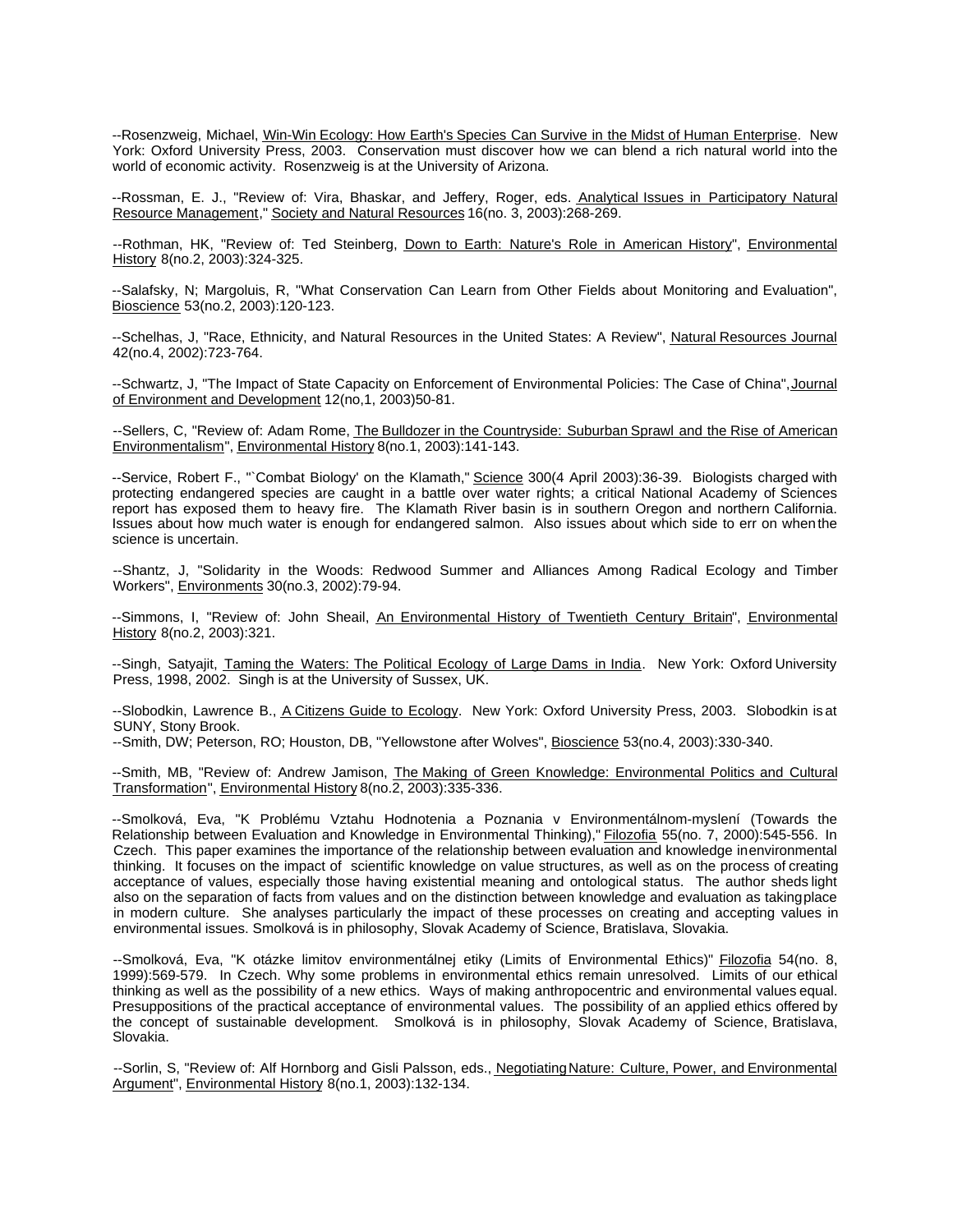--Southgate, Christopher, "God and Evolutionary Evil: Theodicy in the Light of Darwinism," Zygon: Journal of Religion and Science 27(2002):803-824. Southgate's evolutionary theodicy (going beyond his evaluation of accounts of Thomas Tracy, Holmes Rolston, Arthur Peacocke, and John Haught) explores whether Christians in their environmental ethics ought to become redeemers of the evils in evolutionary nature. Rolston finds a "cruciform nature," but it is not enough (as with Rolston) for nature to be regenerated and to evolve higher forms; all the "victims" that have suffered during evolutionary development need also to be redeemed. Nor is it sufficient to have all these myriads of creatures caught up in the evolutionary struggle merely remembered by God.

"Humans have a calling, stemming from the transformative power of Christ's action on the Cross, to participate in the healing of the world" (p. 817). "A calling to be co-redeemers offers humans a more positive role than most proposals in environmental ethics, which tend to emphasize the need for humans to back off from nature. ... Perhaps it is only in being involved, in however deep a humility, in the healing of nature that we can become human beings fully alive. ... Here I postulate that it is humanity that contains the seeds of nature's transformation. ... A redeemed humanity transcends its nature and can thus act on nature to assist in its healing" (pp. 818-819).

Southgate wonders also if the non-human victims of the evolutionary process in the past might not also be redeemed. Christians may need to posit a "pelican heaven" (Jay McDaniel), in which the lives sacrificed in the evolutionary struggle can fulfil their being. Southgate is in theology, University of Exeter, Exeter, UK.

--Soward, AM, "Review of: James Kates, Planning a Wilderness: Regenerating the Great Lakes Cutover Region", Environmental History 8(no.1, 2003):147.

--Stackhouse, Max L., with Paris, Peter J., eds., God and Globalization, Volume 1: Religion and the Powers of the Common Life. With Browning, Don S., eds., God and Globalization, Volume 2: The Spirit and the Modern Authorities. With Obenchain, Diane B., God and Globalization, Volume 3: Christ and the Dominions of Civilization. Harrisburg, PA: Trinity Press International, 2001, 2002. Thinking globally and trying to make sense of a shrinking world. Ecumenical and interfaith movements constitute a religious dimension of globalization. Religion in various forms is--and should be--an actor in globalization. Globalization should neither be welcomed uncritically nor dismissed as wholly deleterious. We need better conceptions of global justice and of human redemption.

--Stanfield, BJ;Bliss, JC; Spies, TA, "Land ownership and landscape structure: a spatial analysis of sixty-six Oregon (USA) Coast Range watersheds", Landscape Ecology 17(no.8,2002):685-697.

--Sutter, P, "What Can U.S. Environmental Historians Learn from Non-U.S. Environmental Historiography?", Environmental History 8(no.1, 2003):109-129.

--Symstad, AJ; Chapin, FS; Wall, DH; Gross, KL; Huenneke, LF; Mittelbach, GG; Peters, DPC; Tilman, GD, "Long-Term and Large-Scale Perspectives on the Relationship between Biodiversity and Ecosystem Functioning", Bioscience 53(no.1, 2003):89-97.

--Tannsjo (Tännsjö), Torbjörn, Understanding Ethics: An Introduction to Moral Theory. Edinburgh: Edinburgh University Press, 2003. Chapter 8 is on Environmental Ethics. Tännsjö is in philosophy, Stockholm University.

--Tarasofsky, Richard G., Towards a Mutually Supportive Relationship between the Convention on Biological Diversity and the World Trade Organization. Covelo, CA: Island Press, 2002.

--Taylor, Anguls, Animals and Ethics: An Overview of the Philosophical Debate Guelph, Ontario: Broadview Press, 2003. Traces the background of these debates from Aristotle to Darwin, and he provides fair-minded commentaries on the positions of such influential and contemporary philosophers as Peter Singer, Tom Regan, R.G. Frey, and Peter Carruthers. Discussions of virtue ethics and Rawlsian contractarianism. A previous edition of this book appeared under the title Magpies, Monkeys, and Morals.

--Thompson, Adeyinka Christopher, Ethics in International Politics? The Contradictions and Ethical Implications of Foreign Aid in Africa, Ph.D. thesis, Michigan State University, 2000. Independence brought, for many African peoples, a return not only to repressive government, but also to economic decline and hardship. Some have blamed the international community--primarily the Western or developed nations. I make an ethical analysis of the relationship between African nations and the developed world--with specific reference to foreign aid. Normative questions are central to international relations; actors in international relations cannot but raise normative questions. There is an obligation for Western developed nations to assist poor under-developed Third world (in particular African) nations. A case study of aid to Somalia. Three key issues facing African nations--(1) what type of democracy is suitable; (b) corruption; and (c) compromising sovereignty by allowing intervention. This complexity reinforces the need for ethics in international politics. Without morality to evaluate our actions we will be unaware of what we are doing. The advisor was Martin Benjamin.

--Toadvine, Ted, "Naturalizing Phenomenology," **Philosophy Today 43, SEEP Supplement (1999**):124-131. "Most of us would like to find a secure home somewhere between uncritical nostalgia for the pristine wilderness that never was and those strands of social constructionism that deny the plausibility of any reference to reality apart from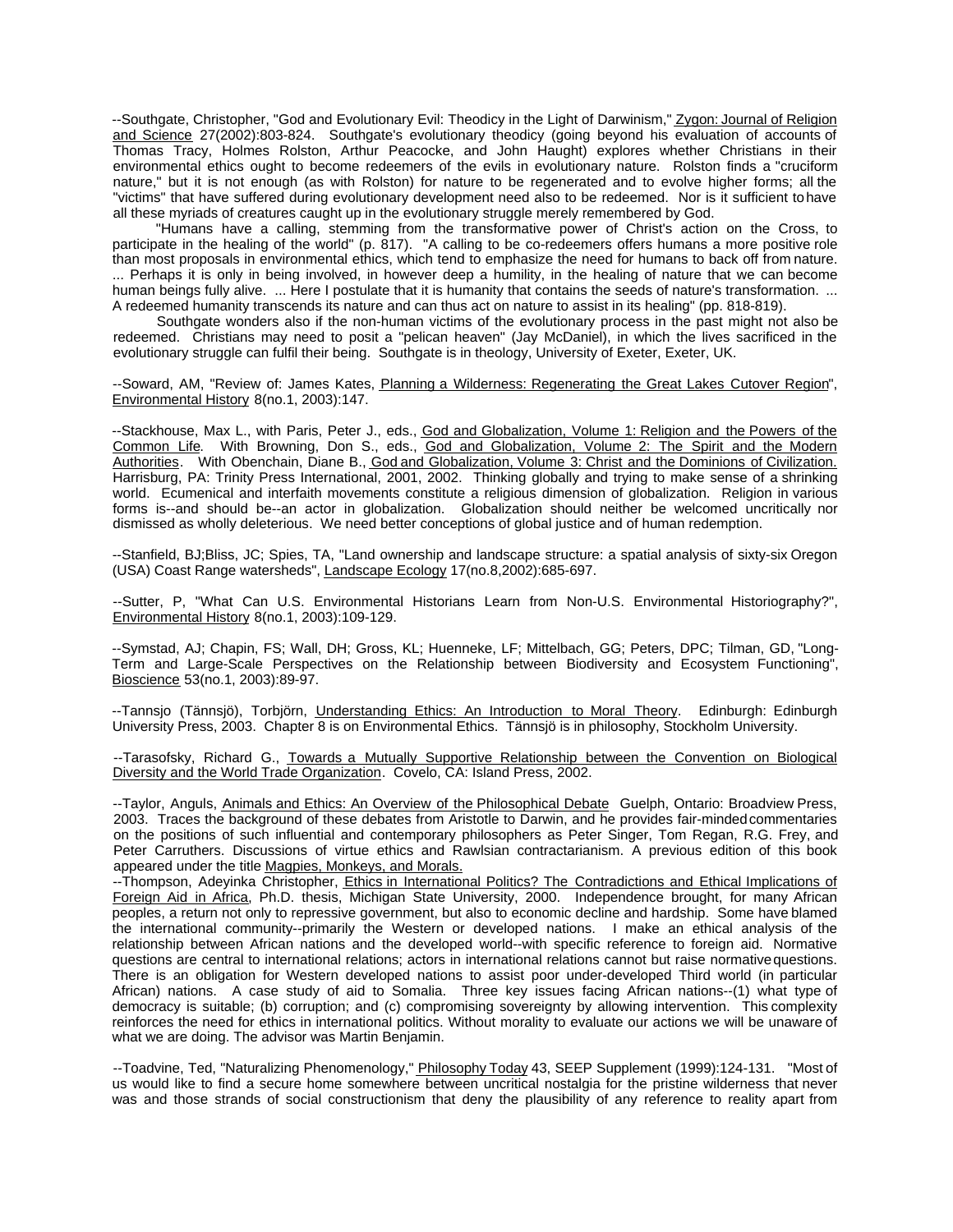human interpretation" (p. 124) "Environmental thinking needs phenomenology, but also ... phenomenology needs environmental thinking, ... it requires the insights inspired by our current ecological consciousness to revise its own methodological procedures." This requires a "naturalized phenomenology" (p. 125. Toadvine is in philosophy, Emporia State University, Emporia, KS.

--Townley, Cynthia, "Intellectual Property and Indigenous Knowledge," Philosophy and Public Policy Quarterly 22 (no. 4, Fall 2002):21-26. Westerners see indigenous knowledge as property to be obtained and used as a commodity. Indigenous peoples are more likely to see knowledge as a gift. But receiving such a gift involves respect for the giving persons and traditions, not just treating the knowledge as a commodity separable from the givers. Townley is in philosophy, University of Nevada at Las Vegas.

--Turner, MG; Collins, SL; Lugo, AE; Magnuson, JJ; Rupp, TS; Swanson, FJ, "Disturbance Dynamics and Ecological Response: The Contribution of Long-Term Ecological Research", Bioscience 53(no.1, 2003):46-56.

--Vanderpoorten, A; Engels, P, "Patterns of bryophyte diversity and rarity at a regional scale", Biodiversity and Conservation 12(no.3, 2003):545-553.

--Vaske, Jerry J., and Donnelly, Maureen P., "A Value-Attitude-Behavior Model Predicting Wildland Preservation Voting Intentions," Society and Natural Resources 12(1999):523-537. A survey of Colorado residents. The biocentric/anthropocentric value orientation continuum predicts a respondent's attitude toward the preservation of wildlands. The attitude fully mediated the relationship between value orientation and behavioral intention to vote for wildland preservation. The authors are in Natural Resource Recreation and Tourism, Colorado State University.

--Virtanen, P, "Local Management of Global Values: Community-Based Wildlife Management in Zimbabwe and Zambia", Society and Natural Resources 16(no.3, 2003):179-190.

--Waage, S, "Collaborative Salmon Recovery Planning: Examining Decision Making and Implementation in Northeastern Oregon", Society and Natural Resources 16(no.4, 2003):295-308.

--Walker, PA, "Reconsidering `regional' political ecologies: toward a political ecology of the rural American West", Progress in Human Geography 27(no.1, 2003):7-24.

--Wallace, RL, "Social Influences on Conservation: Lessons from U.S. Recovery Programs for Marine Mammals", Conservation Biology 17(no.1, 2003):104-115.

--Watkins, RZ; Chen, J; Pickens, J; Brosofske, KD, "Effects of Forest Roads on Understory Plants in a Managed Hardwood Landscape", Conservation Biology 17(no.2, 2003):411-419.

--Weaver, David B., ed., The Encyclopedia of Ecotourism. New York: Oxford University Press, 2001. Weaver is at Griffith University, Australia.

--Wells, NM; Evans, GW, "Nearby Nature: A Buffer of Life Stress Among Rural Children", Environment and Behavior 35(no.3, 2003):311-330.

--Western, D, "Conservation Science in Africa and the Role of International Collaboration", Conservation Biology 17(no.1, 2003):11-19.

--Wiles, R. David, Neo-Aristotelian Environmental Virtue Ethics. M.A. thesis, Colorado State University, spring 2003. Neo-Aristotelian virtue ethics has recently emerged as an important ethical alternative, challenging Kantianism and utilitarianism for theoretical dominance. This thesis argues that virtue ethics is indeed the best ethical theory available, both generally, and as a grounding framework for environmental ethics. An environmental virtue ethics uniquely recognizes the intricate connections between a healthy environment and human flourishing. It also recognizes the diverse values that nature affords in our quest for eudaimonia, and provides good reason for protecting and preserving these values. Specifically, environmental virtue ethics recognizes the importance of living materially simple lives in our quest for the good life, and stresses the fact that material simplicity is needed to ameliorate the environmental crisis caused by over-consumption. Living close to nature, endorsed by an environmental virtue ethic, facilitates a materially simple lifestyle, which facilitates eudaimonia. Solitary time spent in nature gives us the "mind-time" needed for wisdom. With wisdom, we come to see how truly important nature is for living well. The advisor was Philip Cafaro. Wiles is now a Ph.D. student in the program in religion and nature, University of Florida.

--Wills, J., "Review of: Munck, R. Globalization and Labour: The Great New Transformation," Progress in Human Geography 27(no. 2, 2003):244.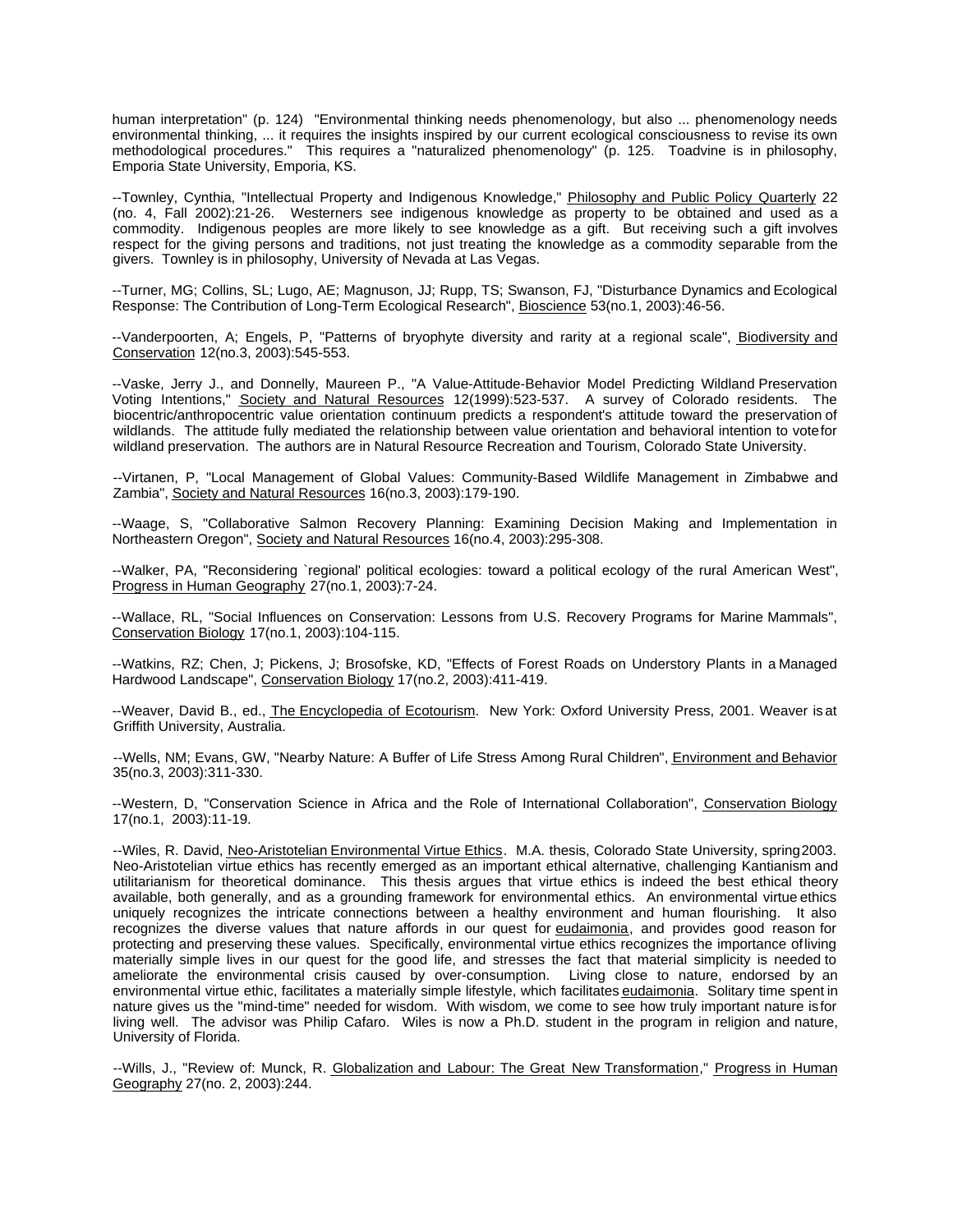--Wilson, G, "Review of: Pavlinek, P. and Pickles, J., Environmental transitions: transformation and ecological defence in central and eastern Europe, and O'Riordan, T., editor, Globalism, localism and identity: fresh perspectives on the transition to sustainability", Progress in Human Geography 27(no.2, 2003)248-250.

--Worthy, Trevor H., and Holdaway, Richard N., The Lost World of the Moa: Prehistoric Life of New Zealand. Bloomington, IN: Indiana University Press, 2002. In New Zealand, much of the biodiversity crisis is over. People won; native plants and animals lost. Before Polynesians arrived, New Zealand had at least 38 species of birds that could not fly. Of these 29 are now extinct and most of the other 9 are endangered. Including the satellite islands, humans have wiped out about half (70 of 145) of the native species of landbirds, flying or flightless, with most of the losses occurring before the Europeans arrived.

Another finding of interest is that, apart from the human disruption, the vertebrate faunas were rather stable rather than dynamic for the last 100,000 years. On every Pacific island group with a relatively long fossil record, the evidence points to pre-human faunal turnover several orders of magnitude slower than that usually proposed by ecologists, lately enamored of change.

--Yaffee, Steven L., "Three Faces of Ecosystem Management," Conservation Biology 13(no. 4, 1999):713-725. People mean different things when they advocate ecosystem management, here analyzed in three categories: (1) Environmentally sensitive multiple use, (2) An ecosystem approach to resource management, and (3) Ecoregional management. Environmentally sensitive multiple use takes an anthropocentric approach. An ecosystem approach incorporates a biocentric view in which ecosystems are understood as a metaphor for holistic thinking. Ecoregional management takes an ecocentric perspective. The diverse approaches may not be undesirable but sometimes complementary. Yaffee is in the School of Natural Resources, University of Michigan, Ann Arbor.

--Yiming, L; Zhongwei, G; Qisen, Y; Yushan, W; Niemela, J, "The implications of poaching for giant panda conservation", Biological Conservation 111(no.2, 2003):125-136.

--Zhang, L; Wang, N, "An initial study on habitat conservation of Asian elephant (Elephas maximus), with a focus on human elephant conflict in Simao, China", Biological Conservation 112(no.3, 2003):453-459.

#### **ISSUES**

**Dolphins in Iraqi war.** For the first time, the U.S. Navy has deployed an undisclosed number of bottlenose dolphins to recognize mines using their echolocating solar and to mark the locations of the mines with special buoys. Dolphins have been previously used for "swimmer defense," to search for scuba divers who might have been trying to attach explosives on U.S. Navy vessels. The U.S. Navy also works with sea lions who have been taught to attach leg restraints to human interlopers they detect. See Tim Friend, "A Wartime First: Dolphins Called to Clear Mines," USA Today, March 27, 2003.

**"Jesus was the prince of peas: Follow him--go vegetarian."** Christians complained about this billboard sponsored by PETA (People for the Ethical Treatment of Animals) in Pensacola, Florida. They complained even more at a sign north of Wilmington, N.C., which pictured a pig with the words: "He died for your sins. Go vegetarian." After the complaints, PETA replaced the pig sign with one that reads: WWJE, What Would Jesus Eat? Not animals from today's factory farms. Atlanta Journal Constitution, May 5, 2003.

#### **ISEE OFFICERS**

**President: Kristin Shrader-Frechette**. 336 O'Shaughnessy Hall, University of Notre Dame, Notre Dame, IN 46556. Email: Kristin.Shrader-Frechette.1@nd.edu.

**Vice-President: Dale Jamieson.** Carleton College, One North College Street, Northfield, MN 55057. E-mail: djamieso@carleton.edu.

**Secretary:** Paul Thompson. Department of Philosophy, Purdue University, West Lafayette, IN 47907. E-mail: pault@purdue.edu.

**Treasurer: Lisa Newton**. Director, Program in Environmental Studies, Fairfield University, Fairfield, Connecticut 06824. Phone: 1-203-254-4128. E-mail: lhnewton@fair1.fairfield.edu.

#### **ISEE REGIONAL REPRESENTATIVES**

**Africa: Johan P. Hattingh,** Department of Philosophy, University of Stellenbosch, 7600 Stellenbosch, South Africa. Hattingh heads the Unit for Environmental Ethics at Stellenbosch. Phone: 27 (country code) 21 (city code) 808-2058 (office), 808-2418 (secretary); 887-9025 (home); Fax: 886-4343. Email: jph2@akad.sun.ac.za.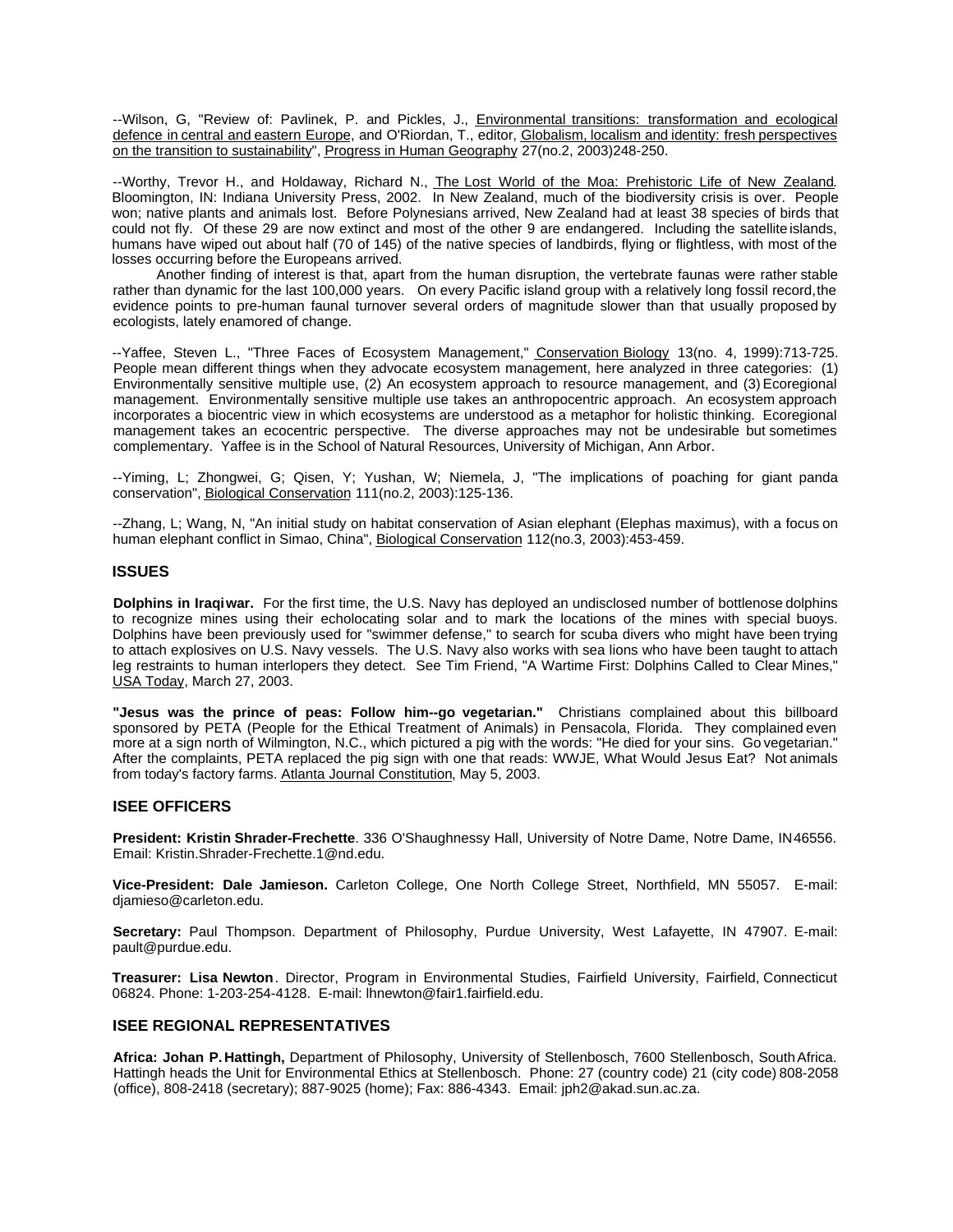**Australia and New Zealand: William Grey,** Room E338, Department of Philosophy, University of Queensland, 4067, Queensland 4072 AUSTRALIA. Email: wgrey@mailbox.uq.edu.au>

**China: Yu Mouchang,** Institute of Philosophy, Chinese Academy of Social Sciences, Beijing, 100732, China. **Yang Tongjin**, Institute of Philosophy, Chinese Academy of Social Sciences, Beijin,100732, China. E-mail: yangtong12@sina.com.

**Taiwan: Edgar Lin,** Biology Department, Tunghai University, Taichung, Taiwan 40704. Email: edgarlin@ms5.hinet.net. Phones: 886-4-3595622 office; 886-4-3590991 home. Fax: 886-4-3595953.

**Eastern Europe: Jan Wawrzyniak.** Department of Philosophy, Adam Mickiewicz University of Poznan, Poland. University address: Prof. Jan Wawrzyniak, Institut Filozofii, Adam Mickiewicz University, 60-569 Poznan, Szamarzewskiego 91c POLAND. Phone: +48 / 61 / 841-72-75; Fax: +48 / 61 / 8430309. Home address: 60-592 Poznan, Szafirowa 7, POLAND. Email: jawa@main.amu.edu.pl. Website: http://appliedphilosophy.mtsu.edu/ISEE/JanWaw/index.html.

**Western Europe and the Mediterranean: Martin Drenthen,** Center for Ethics University of Nijmegen (CEKUN), Postbox 9103, 6500 HD Nijmegen, THE NETHERLANDS. Office phone: 31 (country code) 24 (city code) 3612751. Fax: 31-24-3615564. E-mail:mdrenthen@hetnet.nl. Home: Van't Santstraat 122, 6523 BJ Nijmegen. Home Phone: (31) - (24) - 3238397.

**Mexico and Central America: Teresa Kwiatkowska,** Universidad Autonoma Metropolitana-Iztapalapa, Departamento de Filosofia, Av. Michoacan y Purissima s/n, 09340 Mexico D.F., MEXICO. Phones: (5) 637 14 24 (home), (5) 724 47 77 (office). Fax: (5) 724 47 78. E-mail: kwiat@xanum.uam.mx .

**Canada: Laura Westra.** Osgoode Hall Law School, York University, 4700 Keele Street, Toronto, Ontario M3J 1P3. Phone: 905-303-8181. Fax: 905-303-8211 E-mail: lwestra@interlog.com.

**Pakistan and South Asia: Nasir Azam Sahibzada,** Education Manager, WWF--Pakistan, T-28 Sahibzada House, Zeryab Colony, Peshawar City (NWFP), PAKISTAN. Phone: (92) (91) (841593). Fax: (92) (91) (841594). Email: lapis@brain.net.pk or naasir1@email.com.

**South America: Ricardo Rozzi,** Instituto de Investigaciones Ecologicas Chiloe, Chile. E-mail: omorapark@yahoo.com.

**United Kingdom: KeeKok Lee,** Institute for Environment, Philosophy & Policy, Furness College, University of Lancaster, Lancaster LA1 4YG, UK. E-mail: keekok.lee@lancaster.ac.uk.

**United States: Ned Hettinger,** Philosophy Dept, College of Charleston, Charleston, South Carolina 29424 USA. Phone: 843-953-5786; 843-883-9201 (home). Fax: 843-953-6388. E-mail: HettingerN@CofC.edu). Address July 1999 to August 2000: 416 W. College, Bozeman, MT 59715. Phone: 406-522-9676.

**Holmes Rolston, III,** Dept. of Philosophy, Colorado State University, Fort Collins, Colorado 80523 USA. Phone: 970-491-6315 (Office). Fax: 970-491-4900. Email: rolston@lamar.colostate.edu.

**Jack Weir,** Department of Philosophy, Morehead State University,UPO 662, Morehead, Kentucky 40351-1689 USA. Phone: 606-784-0046 (Home Office), 606-783-2785 (Campus Office). Fax: 606-783-5346 (include Weir's name on Fax). Email: j.weir@morehead-st.edu.

#### **ISEE NEWSLETTER SUBMISSIONS**

Please send any announcements, calls for papers or news items via e-mail (preferred), snail mail or fax to newsletter editor Philip Cafaro. Address: Department of Philosophy, Colorado State University, Fort Collins, CO 80523 USA. Email: cafaro@lamar.colostate.edu. Phone: 970/491-2061. Fax: 970/491-4900. Please continue to send bibliographic items to Holmes Rolston III, at the address above. The next deadline for submissions is September 7.

#### **ISEE MEMBERSHIP / RENEWAL FORM**

Please enroll me as a member of the International Society for Environmental Ethics.

Enclosed are dues: \_\_\_\_\_. Annual regular dues are: Inside U.S., \$15 Regular, \$10 Students; Outside U.S., \$20 Regular, \$15 Students. Members outside the U.S. should send the equivalent of U.S. dollars, based on current exchange rates.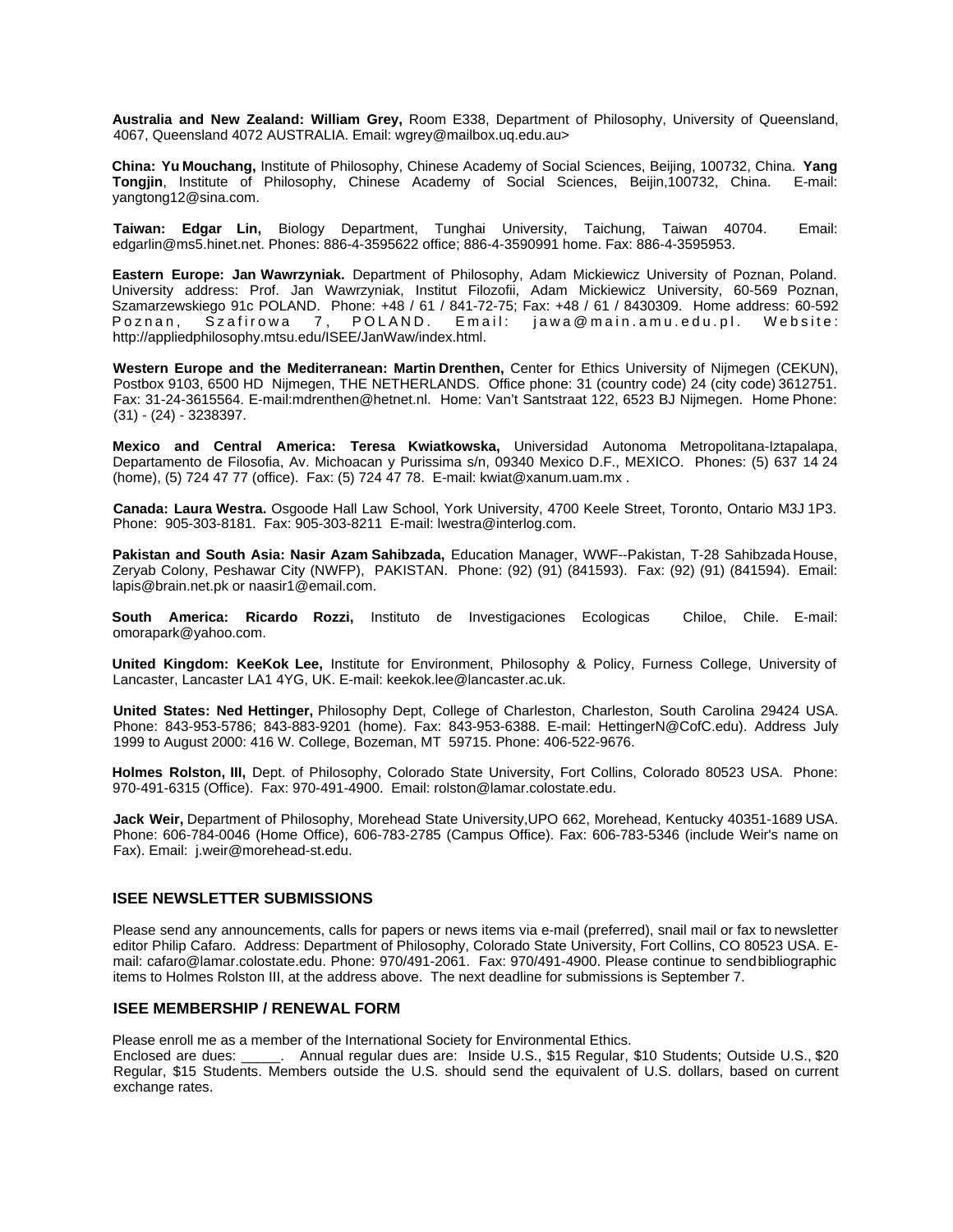| Name:                    |        |
|--------------------------|--------|
| Position or Affiliation: |        |
|                          |        |
|                          |        |
| Phone: (                 | Fax: ( |
| E-mail:                  |        |

Send with payment to Dr. Lisa Newton, ISEE Treasurer, Program in Environmental Studies, Fairfield University, Fairfield, Connecticut 06824. Or become a member or renew memberships from the membership page of the ISEE website at http://www.cep.unt.edu/ISEE.html using a credit card.

## **CONGRATULATIONS!**

Congratulations to Holmes Rolston, III, founding president of ISEE, winner of the 2003 Templeton Prize for Progress Toward Research or Discoveries about Spiritual Realities, from the members of ISEE.

**"Inherit the Earth!** That is really what the preceding maxims are all about. At this scale of vision, if we ask what is principally to be protected, the value of life arising as a creative process on Earth seems a better description than Earth as a human resource, and a more comprehensive category. Humans who see nature only as a resource for their human development are not yet true to their Earth. They do not understand biological conservation in this deep sense. To elevate human intrinsic values is authentic development; but to elevate human values above all else, degrading nature in result, is retrograde. Human 'responsibility' on Earth is a better word than human 'dominion' over Earth, for it captures what dominion originally meant in the famous Genesis charge to Adam and Eve, or what it ought to mean, a stewardship over something entrusted into one's care, the prolific Earth with its swarms of creatures found to be very good."

–Holmes Rolston, III, Conserving Natural Value

#### **CANDIDATES FOR VICE PRESIDENT / PRESIDENT ELECT OF ISEE**

**Clare Palmer** (PhD, Oxford) is a tenured member (equivalent: Associate Professor) of the Institute for Environment, Philosophy and Public Policy at Lancaster University, UK. She is Director of the Undergraduate Program in Philosophy and teaches environmental ethics on the MA program in Values and the Environment. An associate fellow of the Oxford Centre for Environment, Ethics and Society at Mansfield College, Oxford and of the Centre for Environmental History at St Andrews/Stirling Universities in Scotland, Dr. Palmer is the founding editor of the journal Worldviews: Environment,

Culture, Religion and serves on the editorial boards of Environmental Ethics and Philosophy and Geography. Her books include Environmental Ethics (ABC-Clio) and Process Thinking and Environmental Ethics (OUP). She is coediting a 4-volume collection Critical Concepts in Environment: Environmental Philosophy for Routledge; and is coeditor of and contributor to Killing Animals, a collection to be published by University of Illinois Press in 2004. Current projects include a book on animal ethics contracted to Columbia University Press. Dr Palmer's recent articles have been published in journals such as Social and Cultural Geography, Ecotheology, Journal of Social Philosophy, Society and Animals and Environmental Ethics.

**Val Plumwood**, Australian Research Council Fellow at the Australian National University, has published 4 books and over 100 papers, mostly in environmental philosophy. "Shaking philosophy to its foundations" said one reviewer of Plumwood's book Feminism and the Mastery of Nature, Routledge 1993. Val told an interviewer last year that she grew up living in and learning from the Australian bush and reading Alice in Wonderland. Alice was a good philosophical model because she asked challenging questions and talked to the flowers. A critic of anthropocentrism since 1975, Val Plumwood's newest book is Environmental Culture: the Ecological Crisis of Reason, Routledge 2002. A recent biographical essay can be found in 50 Key Thinkers on the Environment, ed. Joy A. Palmer, Routledge 2001, 283-290 and "Towards a Communicative Ethic: Australian Contributions to Ecophilosophy" in Martin Mulligan and Stuart Hill, Ecological Pioneers, Cambridge University Press 2001, 274-300. Val contributed some strategic thinking to **Environmental Politics'** 10th year anniversary issue, "Green Thinking – from Australia," Environmental Politics 10(4) 2001, 85-102.

#### **BALLOT FOR VICE PRESIDENT-PRESIDENT ELECT OF ISEE**

Vote for one:

\_\_\_\_\_\_\_\_ Clare Palmer

\_\_\_\_\_\_\_\_ Val Plumwood